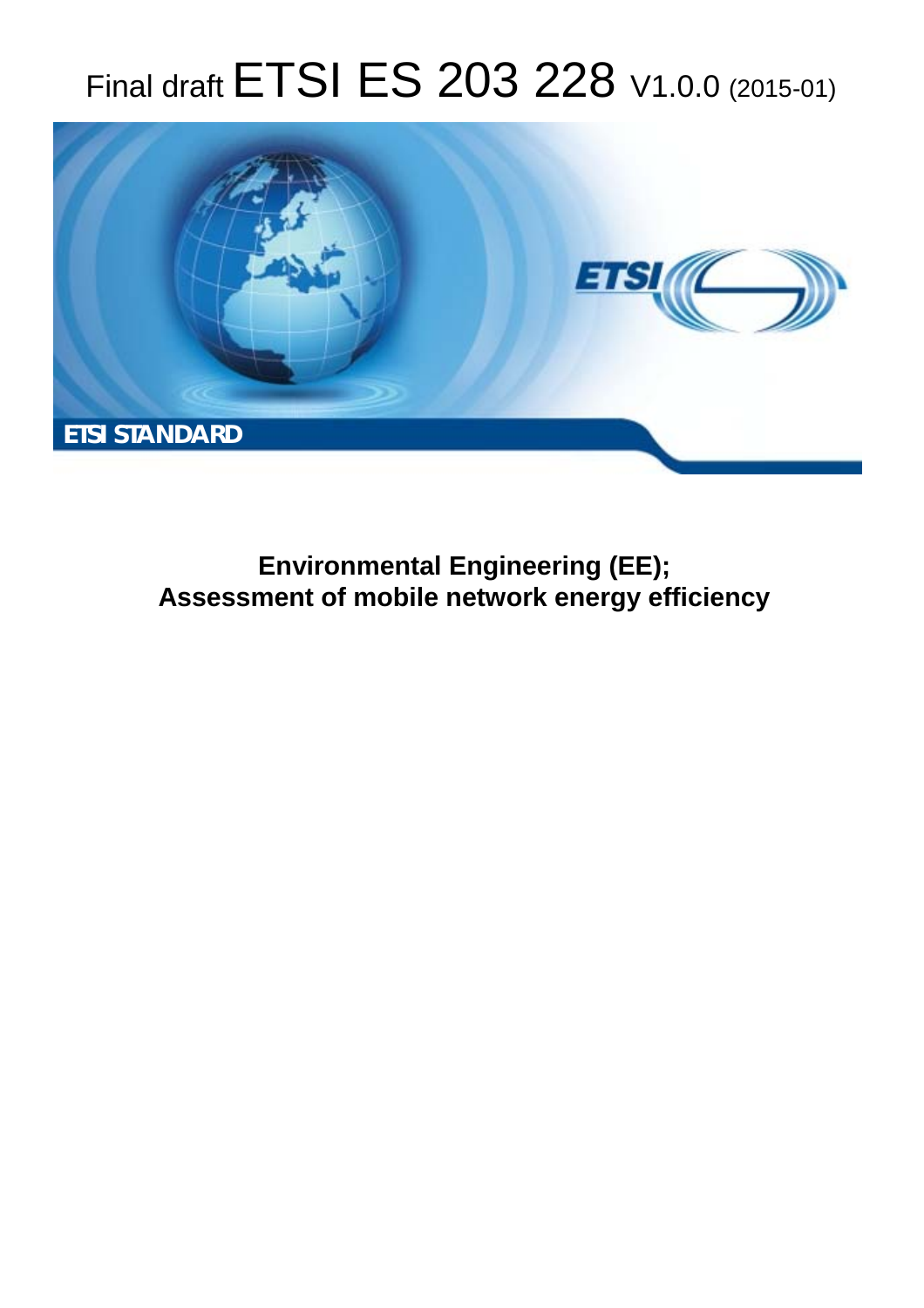Reference

DES/EE-EEPS005

Keywords

access, base station, energy efficiency, GSM, LTE, mobile, network, radio, UMTS

#### *ETSI*

#### 650 Route des Lucioles F-06921 Sophia Antipolis Cedex - FRANCE

Tel.: +33 4 92 94 42 00 Fax: +33 4 93 65 47 16

Siret N° 348 623 562 00017 - NAF 742 C Association à but non lucratif enregistrée à la Sous-Préfecture de Grasse (06) N° 7803/88

#### *Important notice*

The present document can be downloaded from: [http://www.etsi.org](http://www.etsi.org/)

The present document may be made available in electronic versions and/or in print. The content of any electronic and/or print versions of the present document shall not be modified without the prior written authorization of ETSI. In case of any existing or perceived difference in contents between such versions and/or in print, the only prevailing document is the print of the Portable Document Format (PDF) version kept on a specific network drive within ETSI Secretariat.

Users of the present document should be aware that the document may be subject to revision or change of status. Information on the current status of this and other ETSI documents is available at <http://portal.etsi.org/tb/status/status.asp>

If you find errors in the present document, please send your comment to one of the following services: [http://portal.etsi.org/chaircor/ETSI\\_support.asp](http://portal.etsi.org/chaircor/ETSI_support.asp)

#### *Copyright Notification*

No part may be reproduced or utilized in any form or by any means, electronic or mechanical, including photocopying and microfilm except as authorized by written permission of ETSI.

The content of the PDF version shall not be modified without the written authorization of ETSI. The copyright and the foregoing restriction extend to reproduction in all media.

> © European Telecommunications Standards Institute 2015. All rights reserved.

**DECT**TM, **PLUGTESTS**TM, **UMTS**TM and the ETSI logo are Trade Marks of ETSI registered for the benefit of its Members. **3GPP**TM and **LTE**™ are Trade Marks of ETSI registered for the benefit of its Members and of the 3GPP Organizational Partners.

**GSM**® and the GSM logo are Trade Marks registered and owned by the GSM Association.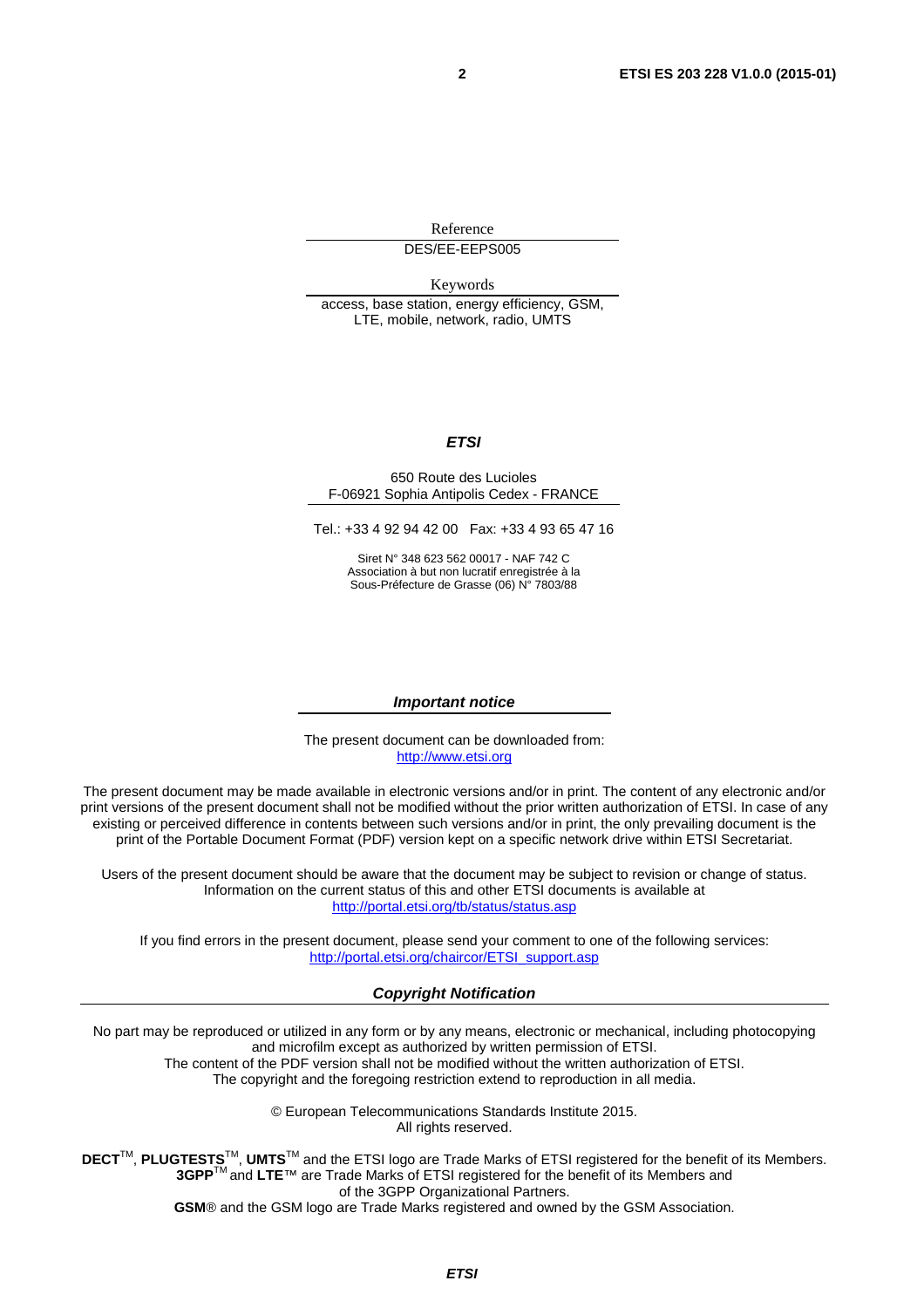## Contents

| $\mathbf{I}$ |  |  |  |
|--------------|--|--|--|
| 2            |  |  |  |
| 2.1          |  |  |  |
| 2.2          |  |  |  |
| 3            |  |  |  |
| 3.1          |  |  |  |
| 3.2          |  |  |  |
| 4            |  |  |  |
| 4.1          |  |  |  |
| 4.2          |  |  |  |
| 4.3          |  |  |  |
| 4.3.0        |  |  |  |
| 4.3.1        |  |  |  |
| 4.3.2        |  |  |  |
| 4.3.3        |  |  |  |
| 4.3.4        |  |  |  |
| 5            |  |  |  |
| 5.0          |  |  |  |
| 5.1          |  |  |  |
| 5.2          |  |  |  |
| 5.3          |  |  |  |
| 6            |  |  |  |
| 6.0          |  |  |  |
| 6.1          |  |  |  |
| 6.2          |  |  |  |
| 6.2.1        |  |  |  |
| 6.2.2        |  |  |  |
| 6.2.3        |  |  |  |
| 6.2.3.0      |  |  |  |
| 6.2.3.1      |  |  |  |
| 6.2.3.2      |  |  |  |
| 7            |  |  |  |
| 7.0          |  |  |  |
| 7.1          |  |  |  |
| 7.1.0        |  |  |  |
| 7.1.1        |  |  |  |
| 7.1.2        |  |  |  |
| 7.1.3        |  |  |  |
| 7.2          |  |  |  |
| 7.2.0        |  |  |  |
| 7.2.1        |  |  |  |
| 7.2.2        |  |  |  |
| 7.2.3        |  |  |  |
| 8            |  |  |  |
| 8.0          |  |  |  |
| 8.1          |  |  |  |
| 8.2          |  |  |  |
|              |  |  |  |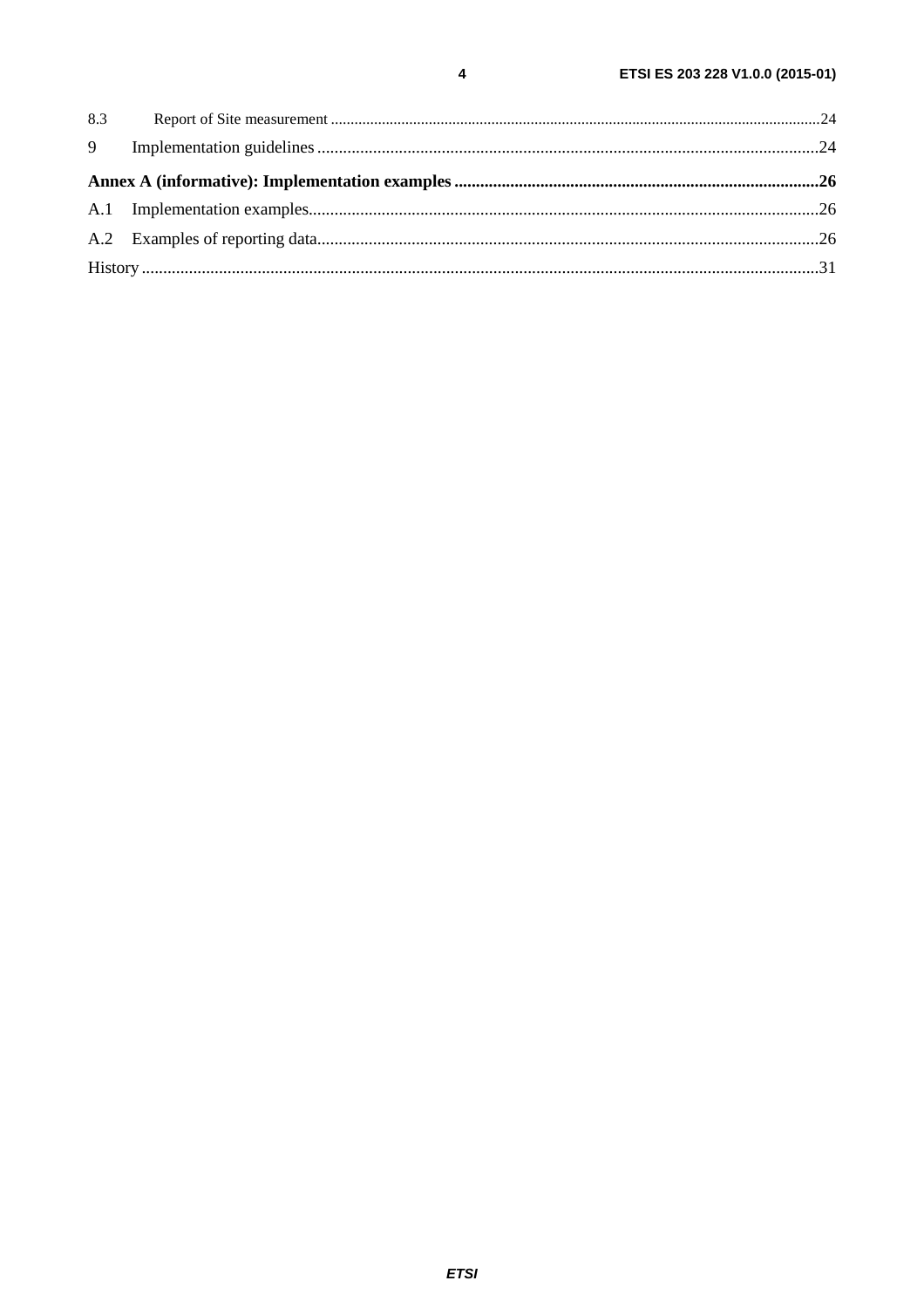## <span id="page-4-0"></span>Intellectual Property Rights

IPRs essential or potentially essential to the present document may have been declared to ETSI. The information pertaining to these essential IPRs, if any, is publicly available for **ETSI members and non-members**, and can be found in ETSI SR 000 314: *"Intellectual Property Rights (IPRs); Essential, or potentially Essential, IPRs notified to ETSI in respect of ETSI standards"*, which is available from the ETSI Secretariat. Latest updates are available on the ETSI Web server ([http://ipr.etsi.org\)](http://webapp.etsi.org/IPR/home.asp).

Pursuant to the ETSI IPR Policy, no investigation, including IPR searches, has been carried out by ETSI. No guarantee can be given as to the existence of other IPRs not referenced in ETSI SR 000 314 (or the updates on the ETSI Web server) which are, or may be, or may become, essential to the present document.

## Foreword

This final draft ETSI Standard (ES) has been produced by ETSI Technical Committee Environmental Engineering (EE), and is now submitted for the ETSI standards Membership Approval Procedure.

The present document was developed jointly by ETSI TC EE and ITU-T Study Group 5. It will be published respectively by ITU and ETSI as Recommendation ITU-T L.1330 and ETSI Standard ETSI ES 203 228, which are technically-equivalent.

Moreover the present document has been developed in collaboration with 3GPP SA5 and RAN3; GSMA has also given valuable suggestions and contributions.

## Modal verbs terminology

In the present document "**shall**", "**shall not**", "**should**", "**should not**", "**may**", "**may not**", "**need**", "**need not**", "**will**", "**will not**", "**can**" and "**cannot**" are to be interpreted as described in clause 3.2 of the [ETSI Drafting Rules](http://portal.etsi.org/Help/editHelp!/Howtostart/ETSIDraftingRules.aspx) (Verbal forms for the expression of provisions).

"**must**" and "**must not**" are **NOT** allowed in ETSI deliverables except when used in direct citation.

### Introduction

The present document deals with the definition of metrics and methods to measure energy efficiency performance of Mobile Radio Access Networks and adopts an approach based on the measurement of such performance on small networks, for feasibility and simplicity purposes. The same approach was introduced also in ETSI TR 103 117 [\[i.1](#page-6-0)]; the measurements in testing laboratories of the efficiency of the Base Stations is the topic treated in ETSI ES 202 706 [\[i.2](#page-6-0)].

The measurement of this performance is useful for many reasons, and an implementation guidelines clause is given (clause 9) to help using the present document in the most convenient way.

The present document provides also an extrapolation method to extend the applicability of the assessment of energy efficiency to wider networks (clause 7).

The general outcome of the application of the method specified in the present document is based on the "Assessment report" introduced in clause 8. An example of application of the method is given for better readability and ease of use in annex A.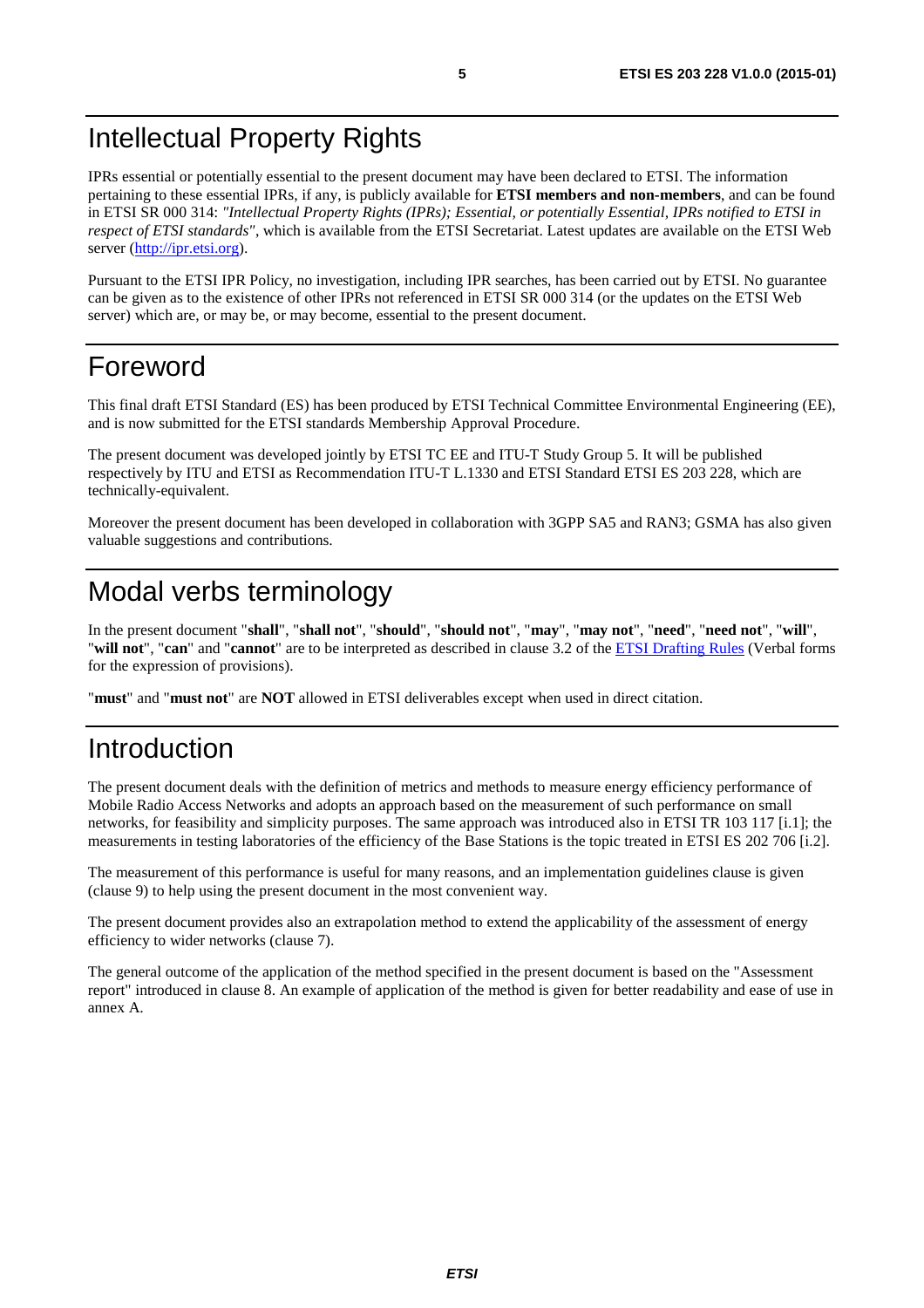### <span id="page-5-0"></span>1 Scope

The present document is aimed at defining the topology and level of analysis to assess the energy efficiency of mobile networks. Within the scope of the present document there is the radio access part of the mobile networks, and namely there are radio base stations, backhauling systems, radio controllers and other infrastructure radio site equipment. The covered technologies are GSM, UMTS and LTE (including LTE-A). In particular the present document defines metrics for mobile network energy efficiency and methods for assessing (and measuring) energy efficiency in operational networks. The purpose of the present document is to allow better comprehension of networks energy efficiency.

The present document deals with both a homogeneous and heterogeneous "network" considering a network whose size and scale could be defined by topologic, geographic or demographic boundaries. For networks defined by topologic boundaries, a possible example of a network covered by the present document consists of a control node (whenever applicable), its supported access nodes as well as the related network elements. Networks could be defined by geographic boundaries, such as city-wide, national or continental networks and could be defined by demographic boundaries, such as urban or rural networks.

The present document applies to the so-called "partial" networks where energy efficiency is measured in standardized way. The specification extends the measurements in partial networks to wider so-called "total" networks energy efficiency estimations (i.e. the network in a geographic area, the network in a whole country, the network of a MNO, etc.).

Terminal (end-user) equipment is outside the scope of the present document and is not considered in the energy efficiency measurement.

## 2 References

### 2.1 Normative references

References are either specific (identified by date of publication and/or edition number or version number) or non-specific. For specific references, only the cited version applies. For non-specific references, the latest version of the reference document (including any amendments) applies.

Referenced documents which are not found to be publicly available in the expected location might be found at [http://docbox.etsi.org/Reference.](http://docbox.etsi.org/Reference)

NOTE: While any hyperlinks included in this clause were valid at the time of publication, ETSI cannot guarantee their long term validity.

The following referenced documents are necessary for the application of the present document.

| $[1]$             | ETSI TS 125 104: "Universal Mobile Telecommunications System (UMTS); Base Station (BS)<br>radio transmission and reception (FDD) (3GPP TS 25.104)".                                                                                                                                                                    |
|-------------------|------------------------------------------------------------------------------------------------------------------------------------------------------------------------------------------------------------------------------------------------------------------------------------------------------------------------|
| $\lceil 2 \rceil$ | ETSI TS 136 104: "LTE; Evolved Universal Terrestrial Radio Access (E-UTRA); Base Station<br>(BS) radio transmission and reception (3GPP TS 36.104)".                                                                                                                                                                   |
| $[3]$             | ETSI TS 132 425 (V12.0.0): "LTE; Telecommunication management; Performance Management<br>(PM); Performance measurements Evolved Universal Terrestrial Radio Access Network<br>(E-UTRAN) (3GPP TS 32.425 version 12.0.0 Release 12)".                                                                                   |
| $[4]$             | ETSI TS 132 412 (V11.1.0): "Digital cellular telecommunications system (Phase 2+); Universal<br>Mobile Telecommunications System (UMTS); LTE; Telecommunication management;<br>Performance Management (PM) Integration Reference Point (IRP): Information Service (IS)<br>(3GPP TS 32.412 version 11.1.0 Release 11)". |
| $[5]$             | ETSI TS 123 203 (V12.7.0): "Digital cellular telecommunications system (Phase 2+); Universal<br>Mobile Telecommunications System (UMTS); LTE; Policy and charging control architecture<br>(Release 12)".                                                                                                               |
| [6]               | ETSI TS 136 314: "LTE; Evolved Universal Terrestrial Radio Access Network (E-UTRAN);<br>Layer 2 - Measurements (3GPP TS 36.314)".                                                                                                                                                                                      |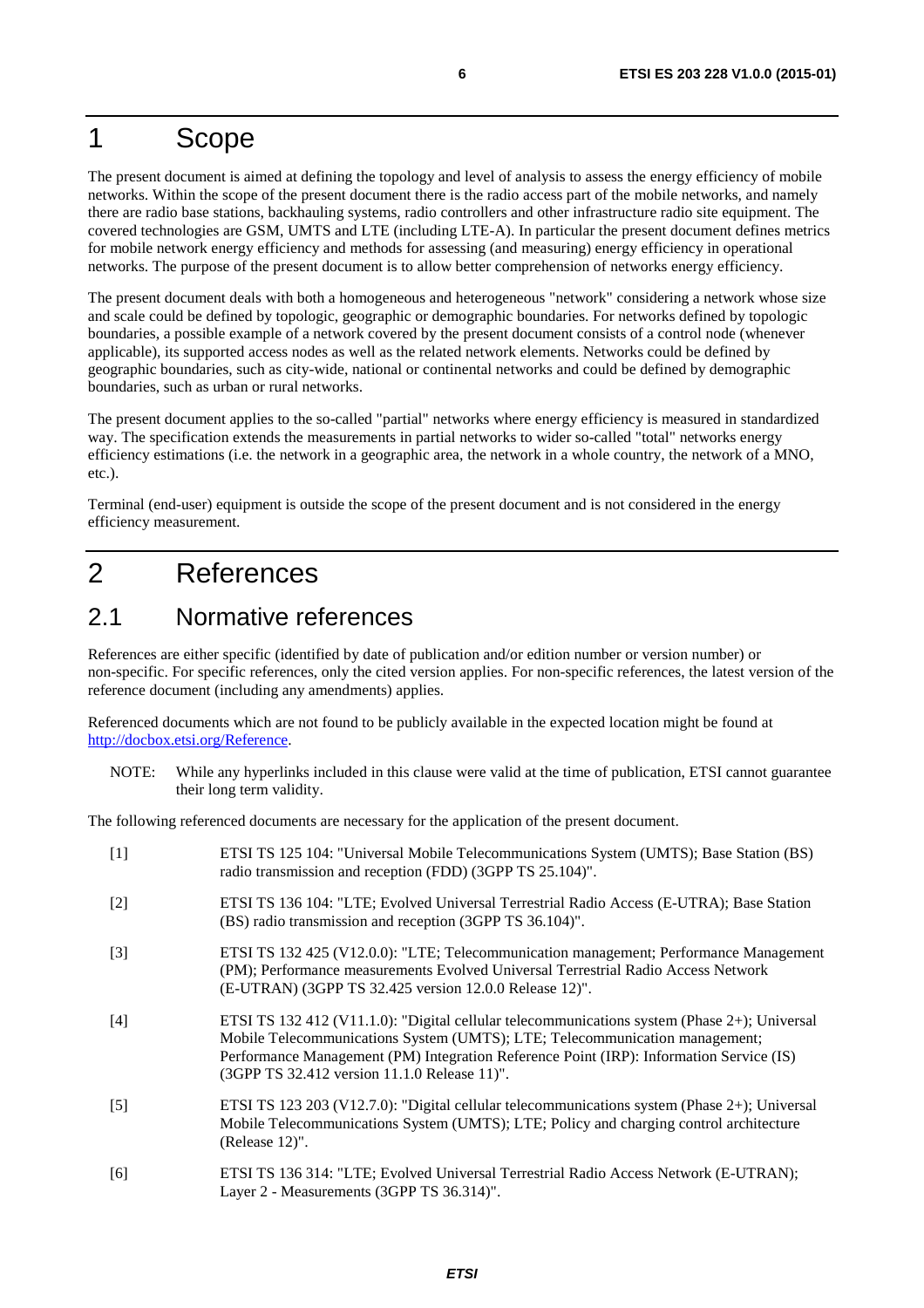<span id="page-6-0"></span>

| [7]    | ETSI TS 152 402 (V11.0.0): "Digital cellular telecommunications system (Phase 2+);<br>Telecommunication management; Performance Management (PM); Performance measurements -<br>GSM (3GPP TS 52.402 version 11.0.0 Release 11)".                                                                                                          |
|--------|------------------------------------------------------------------------------------------------------------------------------------------------------------------------------------------------------------------------------------------------------------------------------------------------------------------------------------------|
| [8]    | ETSI TS 132 405 (V11.1.1): "Digital cellular telecommunications system (Phase 2+); Universal<br>Mobile Telecommunications System (UMTS); LTE; Telecommunication management;<br>Performance Management (PM); Performance measurements; Universal Terrestrial Radio Access<br>Network (UTRAN) (3GPP TS 32.405 version 11.1.1 Release 11)". |
| [9]    | ETSI ES 202 336-12: "Environmental Engineering; Monitoring and control interface for<br>infrastructure equipment (power, energy and environmental parameters); Part 12: ICT Equipment<br>power, energy and environmental parameters monitoring information model'.                                                                       |
| $[10]$ | ISO/IEC 17025 (2005): "General requirements for the competence of testing and calibration<br>laboratories".                                                                                                                                                                                                                              |

### 2.2 Informative references

References are either specific (identified by date of publication and/or edition number or version number) or non-specific. For specific references, only the cited version applies. For non-specific references, the latest version of the reference document (including any amendments) applies.

NOTE: While any hyperlinks included in this clause were valid at the time of publication, ETSI cannot guarantee their long term validity.

The following referenced documents are not necessary for the application of the present document but they assist the user with regard to a particular subject area.

- [i.1] ETSI TR 103 117: "Environmental Engineering (EE); Principles for Mobile Network level energy efficiency".
- [i.2] ETSI ES 202 706: "Environmental Engineering (EE); Measurement method for power consumption and energy efficiency of wireless access network equipment".

### 3 Definitions and abbreviations

### 3.1 Definitions

For the purposes of the present document, the following terms and definitions apply:

**backhaul equipment:** equipment used to connect base stations to the core network, or to other BSs (like X2 in LTE)

**Base Station (BS):** generic term used for network component which serves one cell or more cells and interfaces the user terminal (through air interface) and a radio access network infrastructure

**distributed RBS:** BS architecture which contains radio heads (RRH) close to the antenna element and a central element connecting BS to network infrastructure

**Energy Efficiency (EE):** relation between the useful output and energy/power consumption

**energy saving feature:** feature which contributes to decreasing the energy consumption compared to the case when the feature is not implemented

**integrated BS:** BS architecture in which all BS elements are located close to each other for example in one or two cabinets

NOTE: The integrated BS architecture may include TMA close to antenna.

**Mobile Network (MN):** set of equipment from the radio access network or sub-network that are relevant for the assessment of energy efficiency

**Mobile Network Coverage Energy Efficiency:** ratio between the area covered by the network in the Mobile Network under investigation and the energy consumption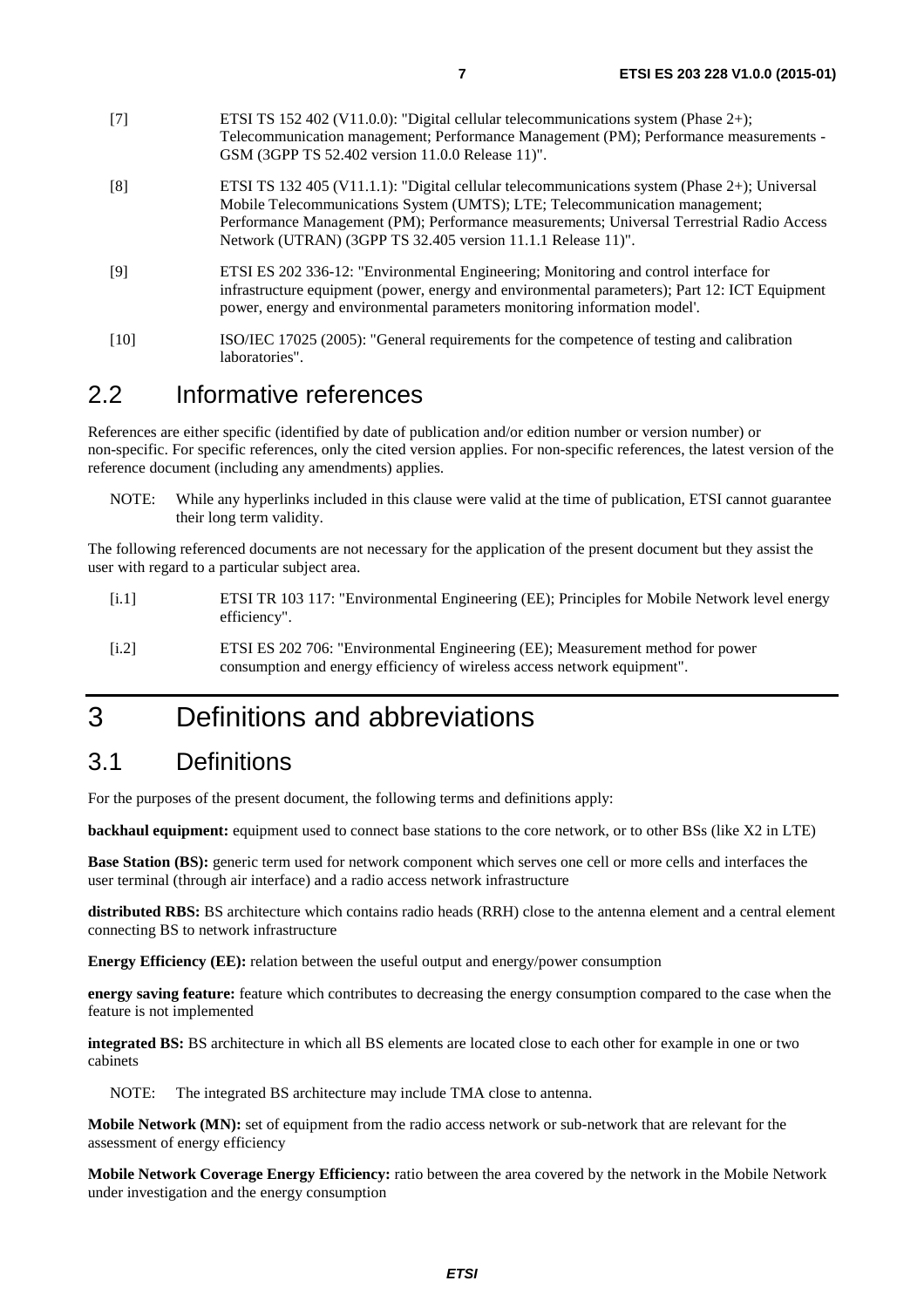<span id="page-7-0"></span>**Mobile Network Data Energy Efficiency:** ratio between the performance indicator based on Data Volume and the energy consumption when assessed during the same time frame

**Mobile Network Energy Consumption:** overall energy consumption of equipment included in the MN under investigation

**Mobile Network Energy Efficiency:** Energy Efficiency of a Mobile Network

**Mobile Network Operator (MNO):** operator that manages one or more Mobile Networks

**Mobile Network Operator penetration ratio:** percentage of traffic served by an MNO in the area where it is active

**Mobile Network Performance Delivered:** performance indicator of the MN under investigation, defined as the data volume delivered by the mobile network under investigation during the time frame of the energy consumption assessment

**power consumption:** power consumed by a device to achieve an intended application performance

**radio access network:** telecommunications network in which the access to the network (connection between user terminal and network) is implemented without the use of wires and that is part of GERAN, UTRAN or E-UTRA networks defined by 3GPP

**telecommunication network:** network operated under a license granted by a national telecommunications authority, which provides telecommunications between Network Termination Points (NTPs)

#### 3.2 Abbreviations

For the purposes of the present document, the following abbreviations apply:

| 3GPP          | 3G (mobile) Partnership Project                            |
|---------------|------------------------------------------------------------|
| <b>BH</b>     | Backhaul                                                   |
| <b>BS</b>     | <b>Base Station</b>                                        |
| CoA           | Coverage Area                                              |
| CR            | Coverage Ratio                                             |
| CS            | Circuit Switched                                           |
| CS/PS         | Circuit Switched/Packet Switched                           |
| <b>DCA</b>    | Designed Coverage Area                                     |
| DL            | DownLink                                                   |
| DP            | <b>Dominant Penetration</b>                                |
| DU            | Dense Urban                                                |
| DV.           | Data Volume                                                |
| $DV_{MN}$     | Data Volume of the Mobile Network                          |
| EC            | <b>Energy Consumption</b>                                  |
| $EC_{MN}$     | Energy Consumption of the Mobile Network                   |
| <b>ECA</b>    | <b>Effective Coverage Area</b>                             |
| $EE_{MN}$     | Energy Efficiency of the Mobile Network                    |
| <b>E-UTRA</b> | <b>Evolved UMTS Terrestrial Radio Access Network</b>       |
| <b>FAO</b>    | Food and Agriculture Organization                          |
| <b>GERAN</b>  | <b>GSM/EDGE Radio Access Network</b>                       |
| <b>GHG</b>    | GreenHouse Gas                                             |
| <b>GSM</b>    | Global System for Mobile communication                     |
| <b>GSMA</b>   | <b>GSM</b> Association                                     |
| <b>ICT</b>    | <b>Information Communications Technology</b>               |
| <b>ITU</b>    | International Telecommunications Union                     |
| ITU-T         | International Telecommunications Union - Telecommunication |
| <b>LTE</b>    | Long Term Evolution                                        |
| <b>MDT</b>    | Minimization of Drive Tests                                |
| MJ            | MegaJoule                                                  |
| <b>MN</b>     | Mobile Network                                             |
| <b>MNO</b>    | Mobile Network Operator                                    |
| <b>MP</b>     | <b>Minor Penetration</b>                                   |
| <b>NA</b>     | Not Applicable                                             |
| <b>NDP</b>    | <b>Non Dominant Penetration</b>                            |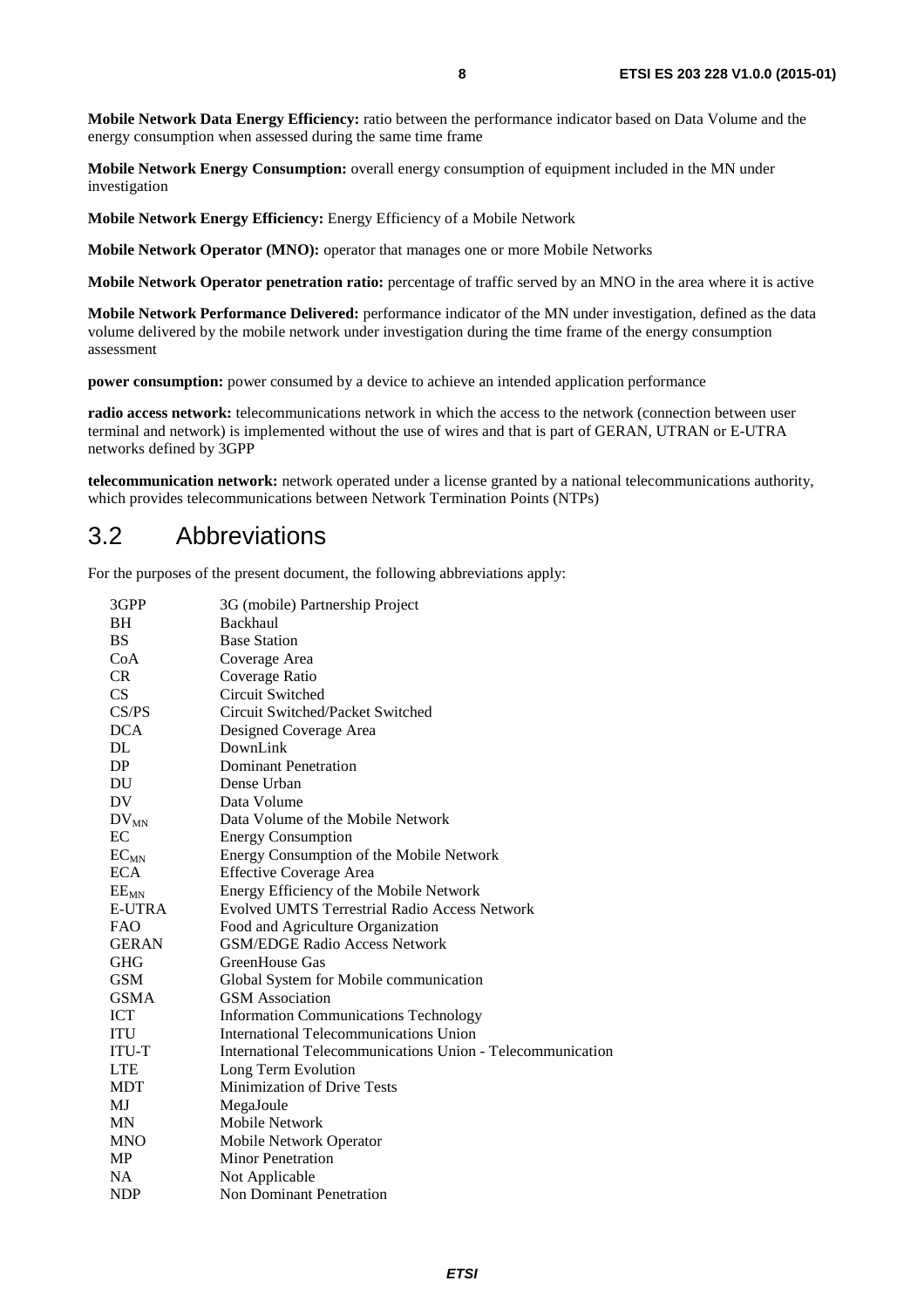<span id="page-8-0"></span>

| O&M            | Operation & Maintenance                                 |
|----------------|---------------------------------------------------------|
| <b>PDF</b>     | Probability Distribution Function                       |
| <b>PS</b>      | Packet Switched                                         |
| <b>PSL</b>     | Packet Switched Large packages dominating               |
| <b>PSS</b>     | Packet Switched Small packages dominating               |
| <b>QCI</b>     | QoS Class Identifier                                    |
| QoS            | <b>Quality of Services</b>                              |
| <b>RAB</b>     | Radio Access Bearer                                     |
| <b>RAT</b>     | Radio Access Technology                                 |
| RC             | <b>Remote Controller</b>                                |
| RF             | Radio Frequency                                         |
| <b>RNC</b>     | Radio Network Controller                                |
| <b>RRC</b>     | Radio Resource Control                                  |
| <b>RRH</b>     | Remote Radio Head                                       |
| <b>RU</b>      | Rural                                                   |
| <b>SCH</b>     | <b>Signalling Channel</b>                               |
| SI.            | Site Infrastructure                                     |
| <b>SINR</b>    | Signal to Interference plus Noise Ratio                 |
| SU             | Sub Urban                                               |
| <b>TCH</b>     | <b>Traffic Channel</b>                                  |
| <b>TCO</b>     | <b>Total Cost of Ownership</b>                          |
| <b>TMA</b>     | <b>Tower Mounted Amplifier</b>                          |
| U              | Urban                                                   |
| <b>UE</b>      | User Equipment                                          |
| UE-BS          | User Equipment to Base Station                          |
| UL             | UpLink                                                  |
| <b>UMTS</b>    | Universal Mobile Telecommunication Service              |
| <b>UN</b>      | <b>United Nations</b>                                   |
| <b>USA</b>     | United States of America                                |
| <b>UTRAN</b>   | <b>UMTS Terrestrial Radio Access Network</b>            |
| X <sub>2</sub> | Interface allowing to interconnect eNBs with each other |

## 4 Network under test definition

### 4.1 Introduction

The Mobile Radio Access Network (MN) under investigation shall include all the equipment that is necessary to run a radio access network or sub-network. Equipment to be included in the Mobile Network under investigation:

- Base Stations (see ETSI TS 125 104 [\[1](#page-5-0)] and ETSI TS 136 104 [\[2](#page-5-0)]):
	- Wide area BS.
	- Medium range BS.
	- Local Area BS.
	- Home BS.
- NOTE: Home BS (and WiFi access points) are not dealt with in the present document, being possibly considered for future versions.
- Site equipment (air conditioners, rectifiers/ batteries, fixed network equipment, etc.).
- Backhaul equipment required to interconnect the BS used in the assessment with the core network.
- Radio Controller (RC).

Power consumption and energy efficiency measurements of individual mobile network elements are described in several standards (for example ETSI ES 202 706 [\[i.2](#page-6-0)] for radio base stations). The present document describes energy consumption and MN energy efficiency measurements in operational networks.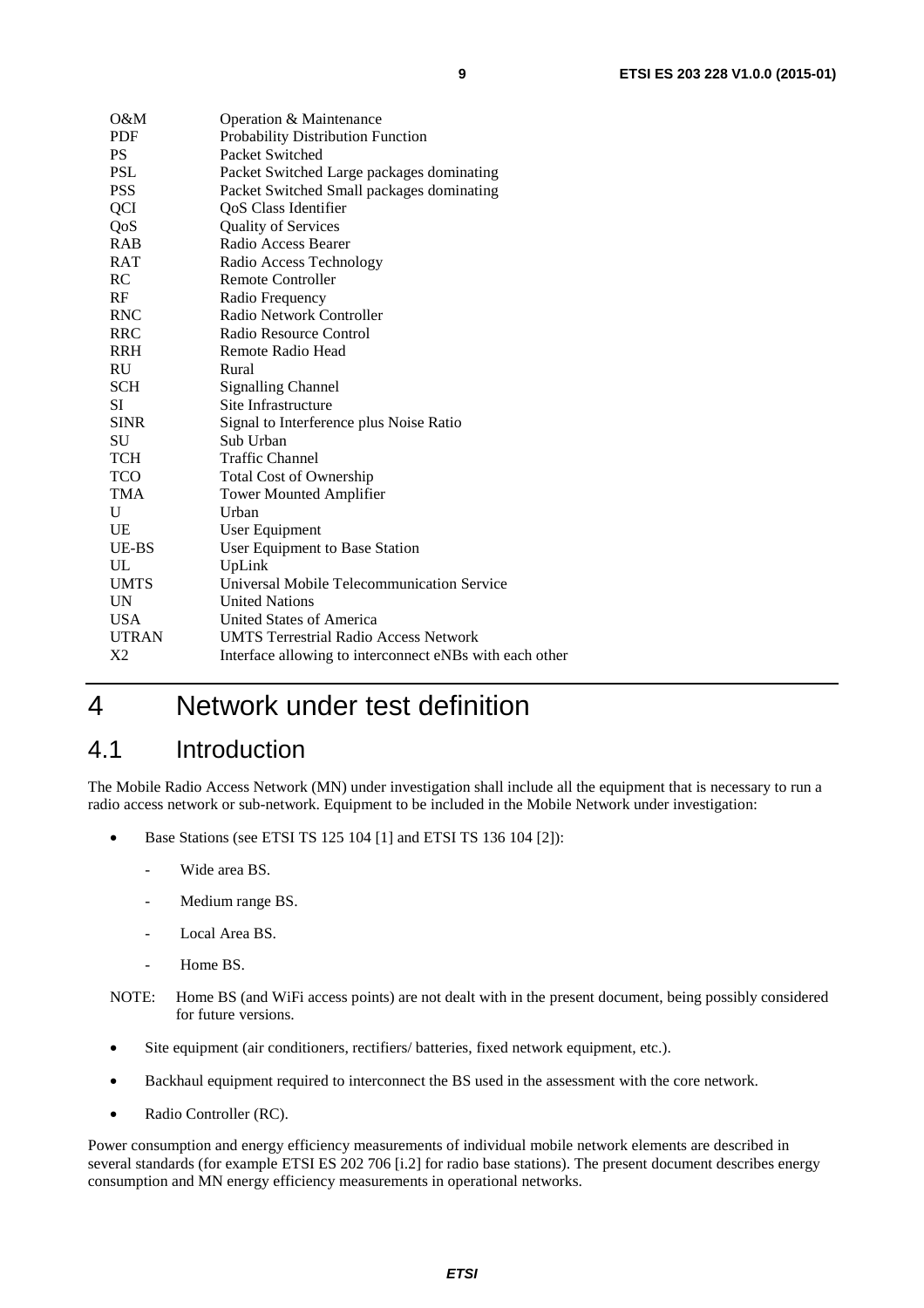<span id="page-9-0"></span>As a complete and detailed energy consumption measurement of the complete network of a country or MNO is in most cases impossible or economically not viable, the total network is split into a small number of networks with limited size ("sub-networks").

These sub-networks are defined to represent some specific characteristics, for example:

- capacity limited networks representing urban and dense urban networks;
- sub-urban networks with high requirements for coverage and capacity;
- rural networks, which are usually coverage limited.

The size and scale of the sub-networks are defined by topologic, geographic or demographic boundaries. For networks defined by topologic boundaries, a possible example of a network covered by the present document consists of a Radio controller (whenever applicable), its supported access nodes as well as the related network elements. Networks could be defined by geographic boundaries, such as city-wide, national or continental networks and could be defined by demographic boundaries, such as urban or rural networks.

The sub-networks analyzed might consist of macro-only base stations or heterogeneous networks or whatever is actually implemented in real networks.

The tests defined in the present document for sub-networks provide the basis to estimate energy efficiency for large networks of one MNO or within an entire country, applying the extrapolation methods described in clause 7.



**Figure 1: Network under test definition** 

### 4.2 Test parameter categorization

Metrics used for the energy efficiency assessment of mobile networks require the definition and collection of a range of parameters and variables. These are separated into two categories:

- 1) Parameters and variables required to calculate the network energy efficiency.
- 2) Parameters needed to allow network energy efficiency evaluation.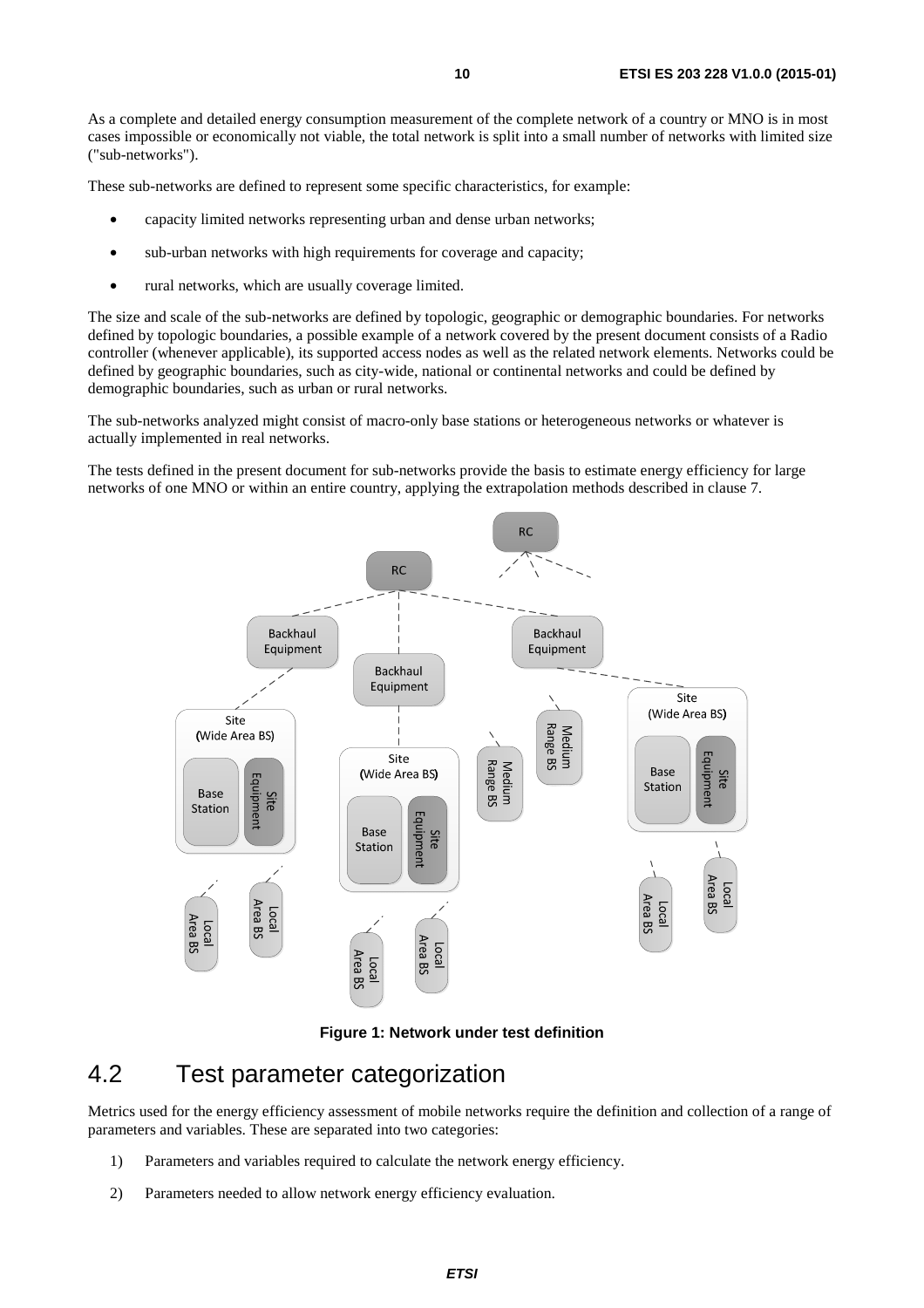<span id="page-10-0"></span>The first category describes a set of network variables as described in clause 5 (energy consumption, delivered bits, coverage) to be used to calculate the energy efficiency.

The second category includes parameters which are not directly required in the energy efficiency calculation. These parameters describe the network characteristics, such as geographical conditions, population density, coverage area, targeted data rates, climate zones, etc. and are used to interpolate from the measured sub-network to a larger network as described in clause 7. These parameters can be used to interpret variations in energy efficiency results of different networks.

| Category | <b>Parameter</b>       | <b>Remarks</b>                                                     |
|----------|------------------------|--------------------------------------------------------------------|
|          | <b>EC<sub>MN</sub></b> | Measured network energy consumption                                |
|          | Capacity               | As defined in clause 5.2                                           |
|          | Coverage area          | As defined in clause 6.2.3                                         |
| 2        | Coverage ratio         | lAs defined in clause 6.2.3                                        |
| າ        | Demography             | Population density as defined in clause 4.3.1                      |
| 2        | Topography             | As defined in clause 4.3.2                                         |
| 2        | Climate zones          | As defined in clause 4.3.3                                         |
| 2        | Informative classes    | As defined in clause 4.3.4                                         |
|          | CS/PS data ratio       | Describes the fraction of CS traffic vs. PS traffic in the network |

#### **Table 1: Test parameter categorization**

### 4.3 Network classification

#### 4.3.0 Introduction of network classification

To allow an extrapolation from the measured sub-networks ("partial" networks) to a complete network ("total" or "overall" networks), the test areas shall be classified into different categories as defined by Network classification.

The environmental classes used for Network classification are: demography, topography and climate classes. These classes are described in the following clauses.

#### 4.3.1 Demography

For the test purpose defined in the present document the mobile network shall be split into domains depending on the population density. The following population density values per domain categories shall be used, as reported in table 2.

| <b>Demography Class</b> | <b>Typical population</b><br>density<br>(inhabitants/km <sup>2</sup> ) | <b>Population range</b><br>(inhabitants/km <sup>2</sup> ) |
|-------------------------|------------------------------------------------------------------------|-----------------------------------------------------------|
| Dense Urban (DU)        | 20 000                                                                 | > 10000                                                   |
| Urban (U)               | 2 0 0 0                                                                | 1 000 - 10 000                                            |
| Sub-urban (SU)          | 300                                                                    | $200 - 1000$                                              |
| Rural (RU)              | 30                                                                     | $20 - 200$                                                |
| Unpopulated             |                                                                        | ~< 20                                                     |

**Table 2: Sub-network demography classes** 

Some references to data bases where the demography distribution classes are reported can be found at:

- European Eurostat Reference to demographical distribution available at:
- [http://ec.europa.eu/eurostat/web/population-demography-migration-projections/population-data/main-tables.](http://ec.europa.eu/eurostat/web/population-demography-migration-projections/population-data/main-tables)
- UN Reference to demographical distribution available at: [http://unstats.un.org/UNSD/demographic/sconcerns/popsize/size2.htm.](http://unstats.un.org/UNSD/demographic/sconcerns/popsize/size2.htm)
- USA Reference to demographical distribution available at: [http://factfinder2.census.gov/faces/tableservices/jsf/pages/productview.xhtml?pid=DEC\\_10\\_VISF\\_P40&prod](http://factfinder2.census.gov/faces/tableservices/jsf/pages/productview.xhtml?pid=DEC_10_VISF_P40&prodType=table) [Type=table](http://factfinder2.census.gov/faces/tableservices/jsf/pages/productview.xhtml?pid=DEC_10_VISF_P40&prodType=table).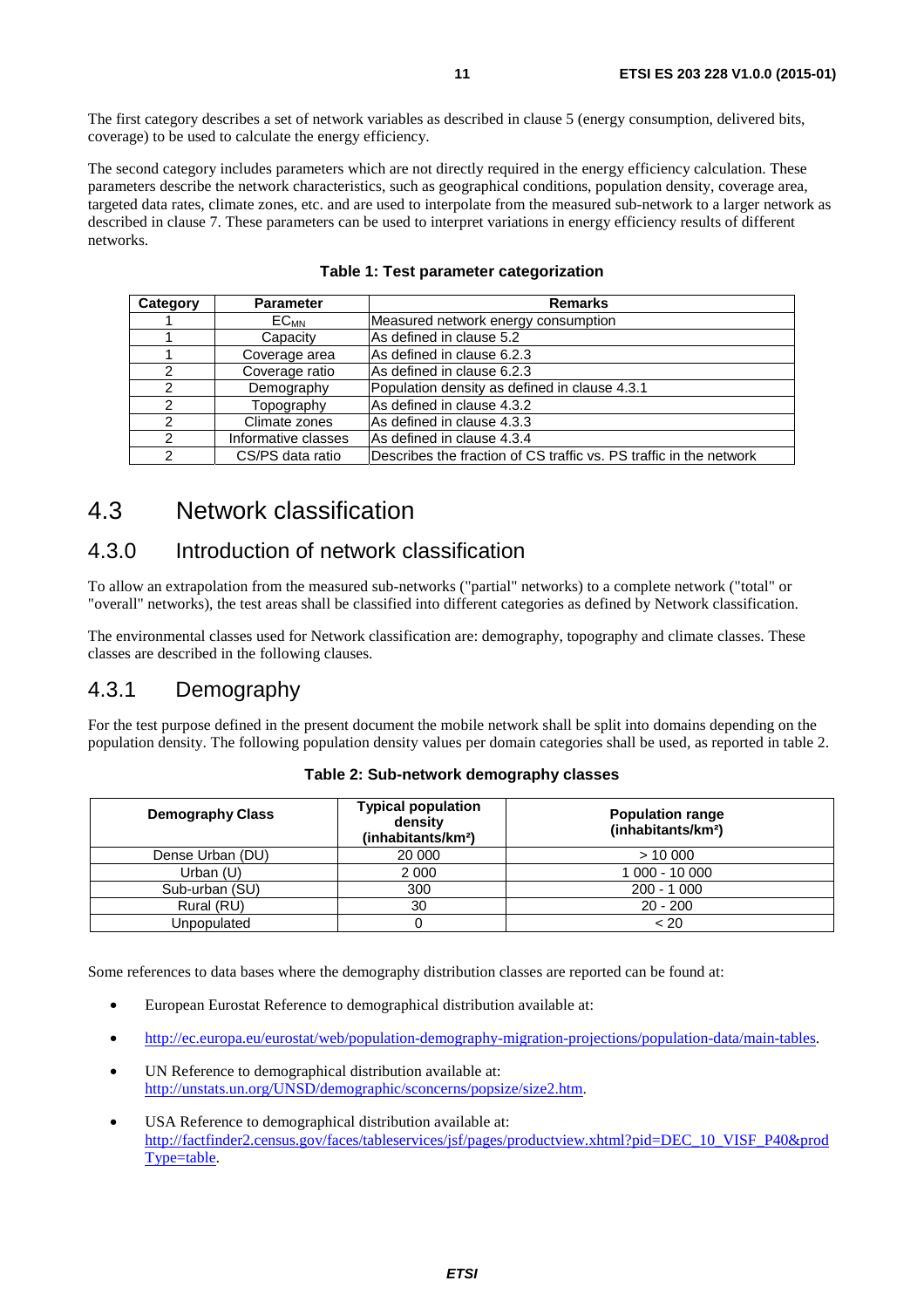### <span id="page-11-0"></span>4.3.2 Topography

The following topography classes shall be used, as reported in table 3.

| <b>Topography classification</b> |                     |                      |  |
|----------------------------------|---------------------|----------------------|--|
| <b>ETSI class</b>                | <b>Median Slope</b> | <b>Examples</b>      |  |
| Flat<br>(FAO 1-3)                | $0 - 5%$            | Denmark, Netherlands |  |
| Rolling<br>(FAO 4-6)             | $> 5 - 30 \%$       | France, Italy        |  |
| 3<br>Mountainous<br>(FAO 7-8)    | $> 30 \%$           | Norway, Switzerland  |  |

Information on the median slope gradient distribution in the world can be found in FAO world median slope distribution information database at [http://www.fao.org/soils-portal/soil-survey/soil-maps-and-databases/harmonized](http://www.fao.org/soils-portal/soil-survey/soil-maps-and-databases/harmonized-world-soil-database-v12/en/)[world-soil-database-v12/en/.](http://www.fao.org/soils-portal/soil-survey/soil-maps-and-databases/harmonized-world-soil-database-v12/en/)

#### 4.3.3 Climate zones

The following climate zones are identified as reported in table 4.

|  | Table 4: Sub-network climate classes |  |  |
|--|--------------------------------------|--|--|
|--|--------------------------------------|--|--|

| <b>Climate Class</b> | Sub-class              | <b>Explanation</b>                                                                                                   |
|----------------------|------------------------|----------------------------------------------------------------------------------------------------------------------|
|                      |                        | Temperature of the coldest month: $> 18$ °C                                                                          |
|                      | Af                     | No dry season, at least 60 mm of rainfall in the driest month                                                        |
| A: Tropical          | Am                     | Monsoon type, short dry season but sufficient moisture to keep ground wet throughout                                 |
|                      |                        | the year                                                                                                             |
|                      | Aw                     | Distinct dry season, one month with precipitation $<$ 60 mm                                                          |
|                      |                        | Arid regions where annual evaporation exceeds annual precipitation, marked dry season                                |
| B: Dry               | <b>Bs</b>              | Steppe climate                                                                                                       |
|                      | <b>Bs</b>              | Desert                                                                                                               |
|                      |                        | Average temperature of the coldest month < 18 $^{\circ}$ C and > -3 $^{\circ}$ C, and average temperature of warmest |
|                      | month $> 10^{\circ}$ C |                                                                                                                      |
|                      | Cw                     | Winter dry season, at least 10 times as much precipitation in wettest month of summer                                |
| C: Temperate         |                        | as in driest month of winter                                                                                         |
|                      | Cs                     | Summer dry season, at least three times as much rain in wettest month of winter as in                                |
|                      |                        | driest month of summer, the latter having less than 30 mm precipitation                                              |
|                      | Cf                     | At least 30 mm precipitation in the driest month, difference between wettest month and                               |
|                      |                        | driest month less than for Cw and Cs                                                                                 |
|                      |                        | Average temperature of the warmest month > 10 °C and that of coldest month < -3 °C                                   |
|                      | Df                     | At least 30 mm of rain in the driest month, difference between wettest month and driest                              |
| D: Cold              |                        | month less than for Cw and Cs                                                                                        |
|                      | Dw                     | At least 10 times as much precipitation in wettest month of summer as in driest month                                |
|                      |                        | of winter                                                                                                            |
|                      |                        | Average temperature of the warmest month $<$ 10 °C                                                                   |
| E: Polar             | Et                     | Tundra, average temperature of warmest month $> 0$ °C                                                                |
|                      | Ef                     | No month with temperature $> 10$ °C                                                                                  |

The above reported climate classification is based on FAO Koeppen classification (FAO Koeppen Climate Zones, Jürgen Grieser, René Gommes, Stephen Cofield and Michele Bernardi, "Data sources for FAO worldmaps of Koeppen climatologies and climatic net primary production", 2006) available at: [http://www.fao.org/nr/climpag/globgrids/KC\\_commondata\\_en.asp.](http://www.fao.org/nr/climpag/globgrids/KC_commondata_en.asp)

The indication based on the five main classes A to E is mandatory; the subclasses are optionally indicated.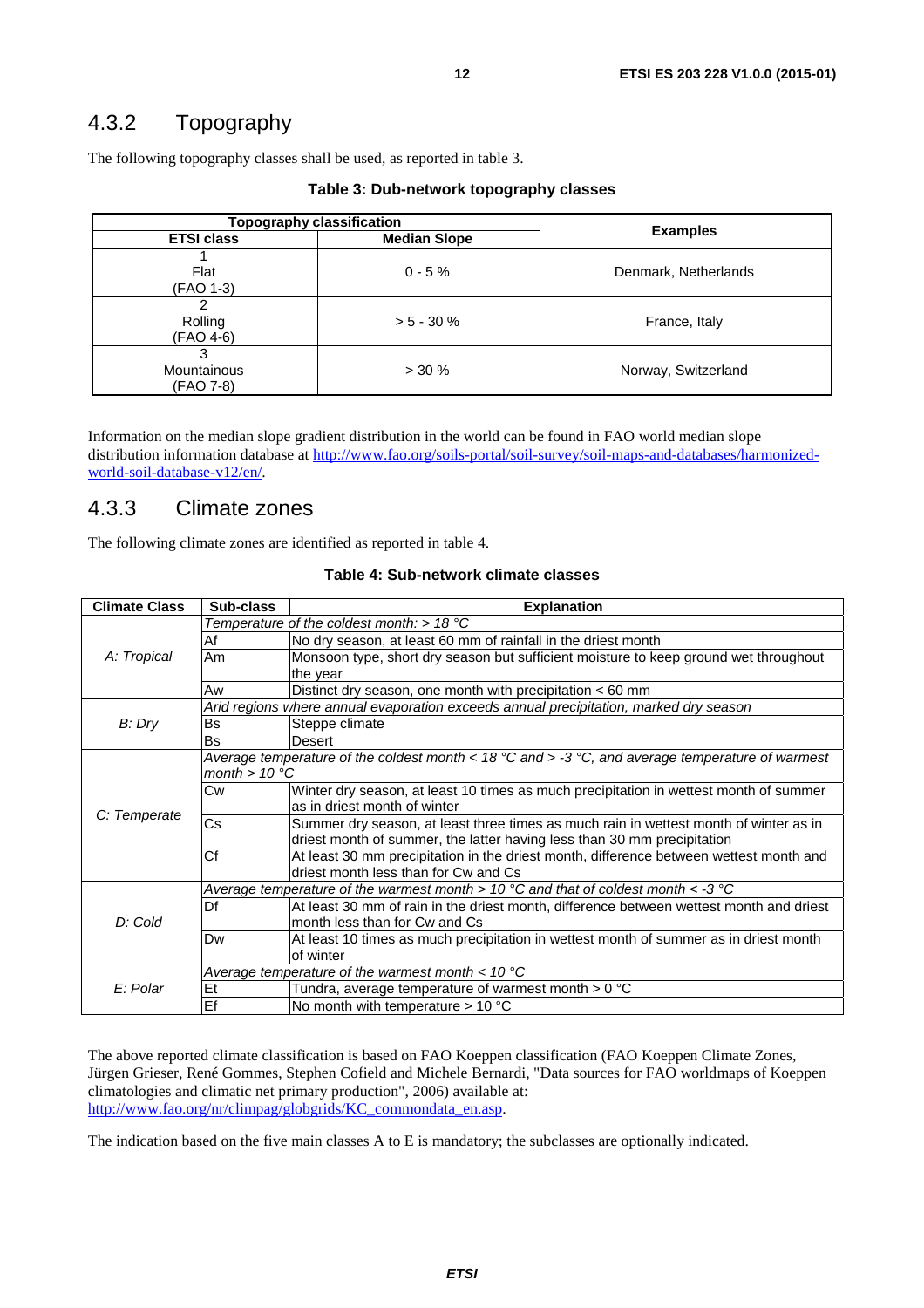#### <span id="page-12-0"></span>4.3.4 Additional classification classes

In order to properly select the sub-networks operators penetration ratio and data traffic types could be reported for information. Table 5 reports the classification based on penetration classes, table 6 the classification based on data volume classes.

#### **Table 5: Sub-network penetration classes**

| Svmbol     | <b>Operator penetration class</b> | Range                |
|------------|-----------------------------------|----------------------|
| DP         | Dominant Penetration              | > 30 % penetration   |
| <b>NDP</b> | Non-Dominant Penetration          | $<$ 30 % penetration |
| MP.        | Minor Penetration                 | $<$ 10 % penetration |

#### **Table 6: Sub-network data volume classes**

| Symbol     | <b>Traffic Class</b>           | <b>Specific thresholds</b>   |
|------------|--------------------------------|------------------------------|
| СS         | CS dominating                  | > 50 % of data volume is CS  |
| <b>PSS</b> | PS - small packages dominating | > 50 % of data volume is PS. |
|            |                                | >80 % of packages are small  |
| PSL        | PS - large packages dominating | > 50 % of data volume is PS, |
|            |                                | < 80 % of packages are small |

## 5 Metrics for energy efficiency assessment

#### 5.0 Introduction of clause

The following metrics shall be used to assess the mobile network energy efficiency.

### 5.1 Energy Consumption metrics

The Mobile Network Energy Consumption  $(EC_{MN})$  is the sum of the energy consumption of equipment included in the MN under investigation (see clause 4). The network energy consumption is measured according to the assessment process defined in clause 6 such that individual metrics are provided per RAT and per MNO.

$$
EC_{MN} = \sum_{i} \left( \sum_{k} EC_{BS_{i,k}} + EC_{SI_{i}} \right) + \sum_{j} EC_{BH_{j}} + \sum_{l} EC_{RC_{l}}
$$
\n
$$
\tag{1}
$$

where:

EC is Energy Consumption.

BS refers to the Base Stations in the MN under measurement.

BH is the backhauling providing connection to the BSs in the MN under measurement.

SI is the site infrastructure (Rectifier, battery losses, climate equipment, TMA, tower illumination, etc.).

RC is the control node(s), including all infrastructure of the RC site.

*i* is an index spanning over the number of sites.

*j* an index spanning over the number of BH equipment connected to the *i* sites.

*k* is the index spanning over the number of BSs in the *i*-th site.

l is the index spanning over the control nodes of the MN.

 $EC_{MN}$  shall be measured in Wh over the period of measurement T (see clause 6).

NOTE 1: If the control node(s) supports a larger MN than that which is assessed, only a proportional share of RC EC is considered, proportional to the RNC share of traffic that belongs to the MN being assessed.

The Energy sources available in the sites (power grid, genset, etc.) shall be reported in the tables of clause 8.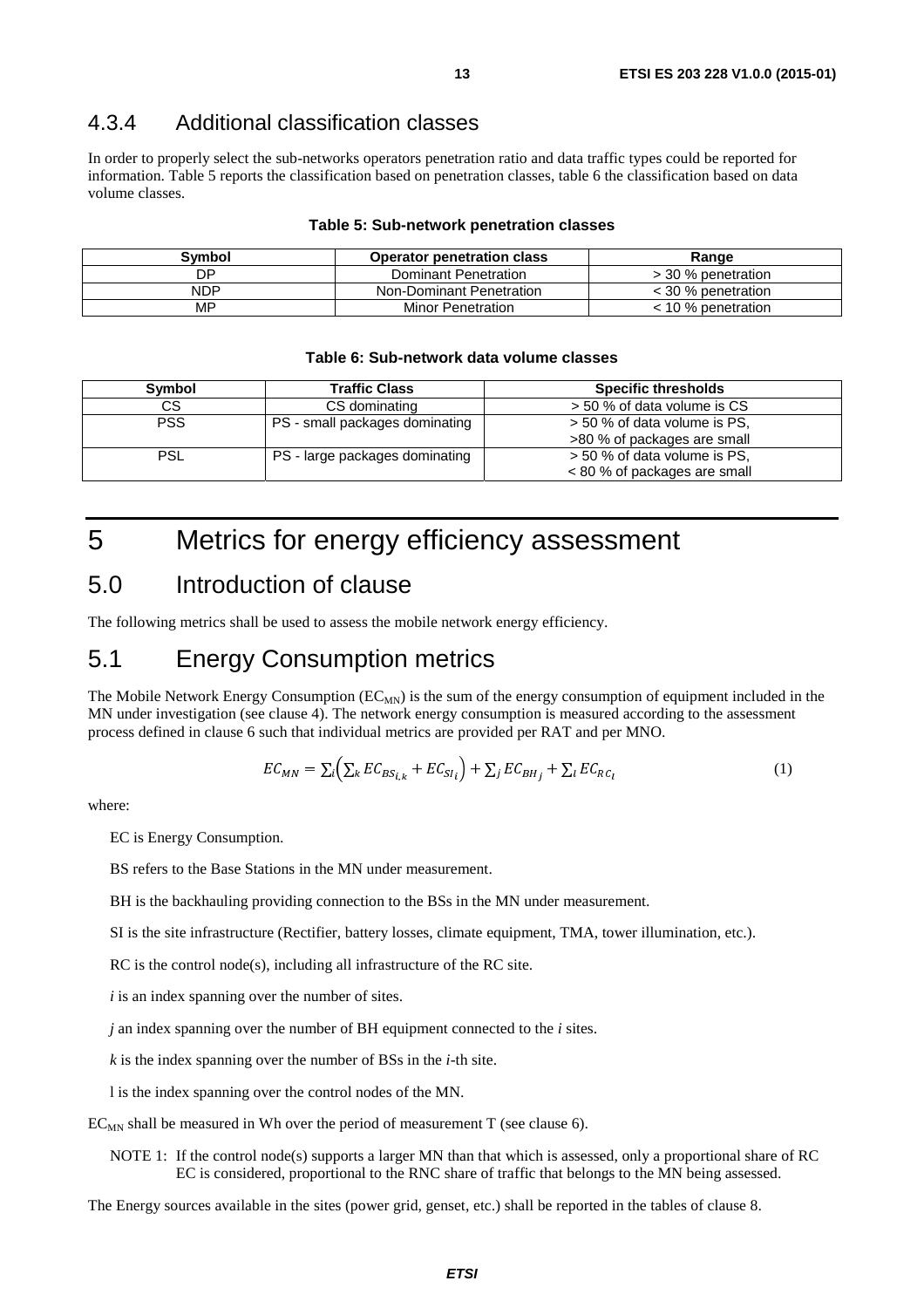<span id="page-13-0"></span>NOTE 2: Power generation is not part of MN energy efficiency, but reported for information, for use in TCO and GHG analysis.

### 5.2 Performance metrics

The Mobile Network performance metrics is derived from parameters of the MN under investigation (see clause 4) relevant for energy efficiency, in particular the total data volume  $(DV<sub>MN</sub>)$  delivered by all its equipment and its global coverage area  $(CoA_{MN})$ .

For packet switched services,  $DV_{MN}$  is defined as the data volume delivered by the equipment of the mobile network under investigation during the time frame T of the energy consumption assessment. The assessment process defined in clause 6 shall be used.

$$
DV_{MN-PS} = \sum_{i,k} DV_{BS_{i,k}-PS}
$$
 (2)

where DV, measured in bit, is the performance delivered in terms of data volume in the network over the measurement period T (see clause 6). *i* and *k* are defined in formula (1).

For circuit switched services like voice,  $DV_{MN-CS}$  is defined as the data volume delivered by the equipment of the mobile network under investigation during the time frame T of the energy consumption assessment.

$$
DV_{MN-CS} = \sum_{i,k} DV_{BS_{i,k}-CS}
$$
 (3)

where DV, measured in bit, is the performance delivered in terms of data volume in the network over the measurement period T (see clause 6). *i* and *k* are like in formula (1).

Note that by "circuit switched", we mean here all voice, interactive services and video services managed by the MNOs, including CS voice, VoLTE and real-time video services delivered through dedicated bearers. The assessment process defined in clause 6 shall be used.

The overall data volume is computed as follows:

$$
DV_{MN} = DV_{MN-PS} + DV_{MN-CS}
$$
 (4)

DV<sub>MN</sub> can be derived from standard counters defined in ETSI TS 132 425 [\[3](#page-5-0)] and ETSI TS 132 412 [\[4](#page-5-0)] for LTE or equivalent used for 2G and 3G, multiplying by the measurement duration T. The counters (in ETSI TS 132 425 [\[3](#page-5-0)] and ETSI TS 132 412 [\[4](#page-5-0)]) account also for QoS being reported in QoS Class Identifier (QCI) basis (see ETSI TS 123 203 [\[5\]](#page-5-0)).

NOTE 1:  $DV_{MN}$  includes data volumes for DL and UL.

NOTE 2: BH supervision and control data volumes are not considered (in order to include only the payload).

 $DV_{MN}$  is computed in bit.

Coverage area  $(CoA<sub>MN</sub>)$  is also considered as a mobile network performance metric in the MN designed primarily for coverage goals (and hence especially in RU environments). The assessment process defined in clause 6 shall be used. CoA is computed in m2.

### 5.3 Mobile Network Energy efficiency metrics

Mobile Network data Energy Efficiency ( $EE_{MN,DV}$ ) is the ratio between the performance indicator ( $DV_{MN}$ ) and the energy consumption  $(EC_{MN})$  when assessed during the same time frame.

$$
EE_{MN,DV} = \frac{DV_{MN}}{EC_{MN}}
$$
 (5)

where  $EE_{MNDV}$  is expressed in bit/J.

Mobile Network coverage Energy Efficiency ( $E_{MN,CoA}$ ) is the ratio between the area covered by the MN under investigation (see clause 4) and the energy consumption when assessed during one year.  $EE_{MN,CoA}$  is mainly used to complement  $EE_{MN\,DY}$  for MNs handling low data volumes, in particular in rural or deep rural areas. The area covered shall be assessed using rules (i.e. derived from geographic data or propagation models) defined in clause 6:

$$
EE_{MN,CoA} = \frac{coverage\ area}{EC_{MN}}
$$
 (6)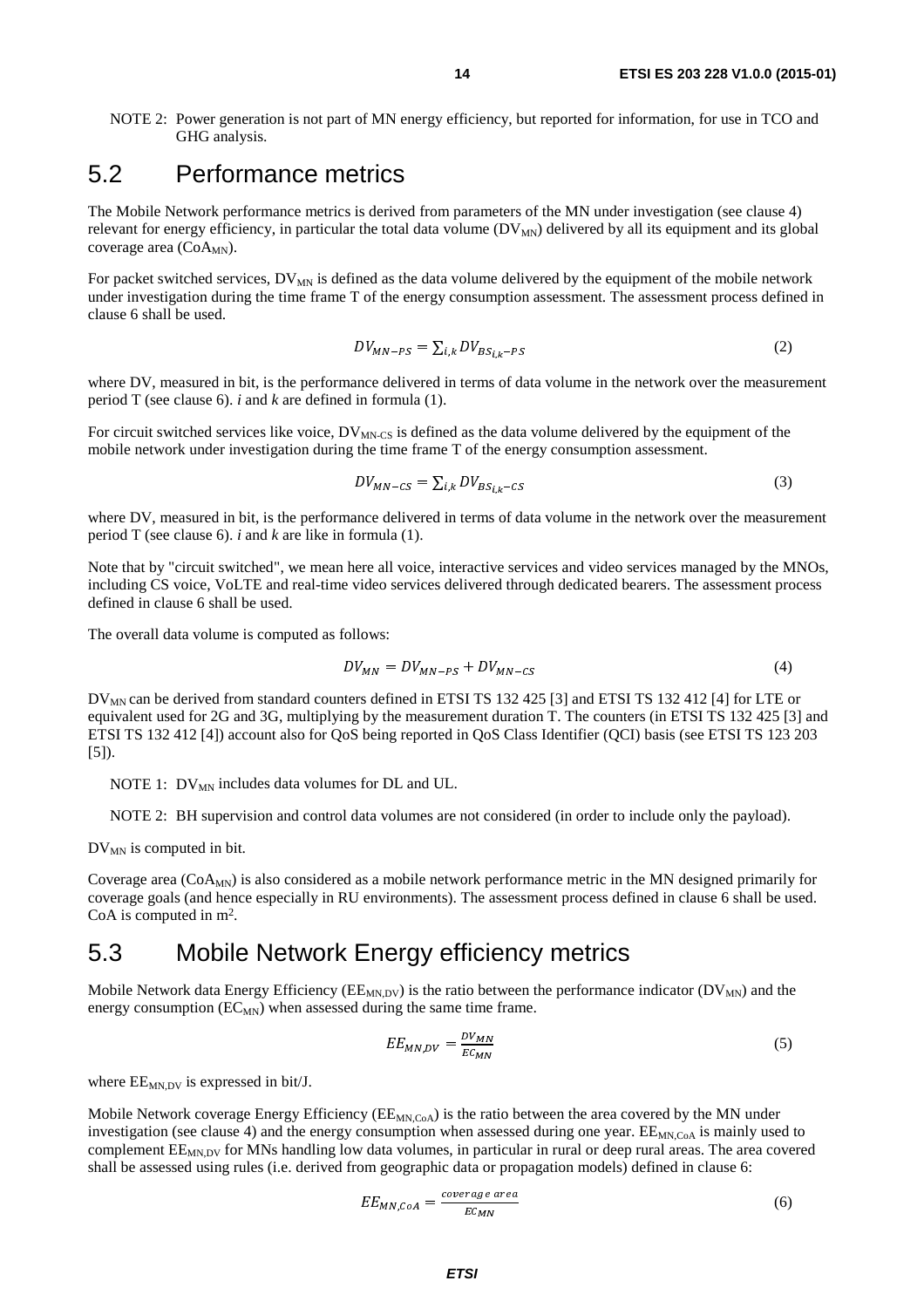<span id="page-14-0"></span>where  $EE_{MN,CoA}$  is expressed in m<sup>2</sup>/J and  $EC_{MN}$  is the yearly energy consumption.

## 6 Measurement of energy efficiency

### 6.0 Introduction of clause

The measurement of the  $EE_{MN}$  in the MN under investigation shall be based on the separate measurement of the performance (in terms of capacity and coverage) and energy, according to the metrics defined in clause 5.

### 6.1 Time duration of the measurement

The time duration of the measurement, denoted as T, shall be one of the alternatives:

- Weekly measurement: T equal to 7 days.
- Monthly measurement: T equal to 30 days.
- Yearly measurement: T equal to 365 days.

The minimum duration is therefore one week: monthly and yearly measurements are extensions of the basic week test. For the CoA metric the Energy Consumption shall be always extrapolated to 1 year time.

### 6.2 Measurement procedures

#### 6.2.1 Measurement of Energy Consumption

The Energy Consumption of the MN can be measured by means of metering information provided by utility suppliers or by mobile network integrated measurement systems. Moreover, sensors can be used to measure site and equipment energy consumption.

The  $EC_{MN}$  is based on site granularity and includes therefore all the equipment that is on the MNO sites (including the network controllers whenever applicable). The  $EC_{MN}$  shall be differentiated per MNO providing service to the MN; in case of shared infrastructure the  $EC_{MN}$  of the shared sites shall be computed per each MNO sharing those sites in a proportional ratio. In case of separate metering per MNO the respective part of the EC<sub>MN</sub> shall be assigned to each MNO.

The EC<sub>MN</sub> shall be based on a per RAT estimation. If in the site there are BS of different RATs the EC<sub>MN</sub> shall be measured per each RAT.

The list of equipment operating in the MN sites under investigation shall be reported in the assessment report, including cooling, power conversion, etc. For a site with multi RAT equipment the energy consumption of that equipment shall be split between each RAT proportionally to the configured RF power transmitted by each RAT; further details on the multi RAT will be issued according to the development of multi RAT measurement in ETSI ES 202 706 [\[i.2](#page-6-0)].

The reporting frequency of the  $EC_{MN}$  should be aligned with the energy provider settings and mobile network performance assessment settings. It shall be reported in the assessment report.

NOTE: When a mobile network integrated measurement system according to ETSI ES 202 336-12 [\[9](#page-6-0)] is available, it should be used in addition to the utility provided  $EC_{MN}$ , allowing a more precise estimation of the consumption per RAT and per MNO.

#### 6.2.2 Measurement of capacity

The  $DV_{MN}$  shall be measured using network counters for data volume related to the aggregated traffic in the set of BS considered in the MN under test.

For PS traffic, the data volume is considered as the overall amount of data transferred to and from the users present in the MN under test. Data volume shall be measured in an aggregated way per each RAT present in the MN and shall be measured referring to counters derived from vendor O&M systems.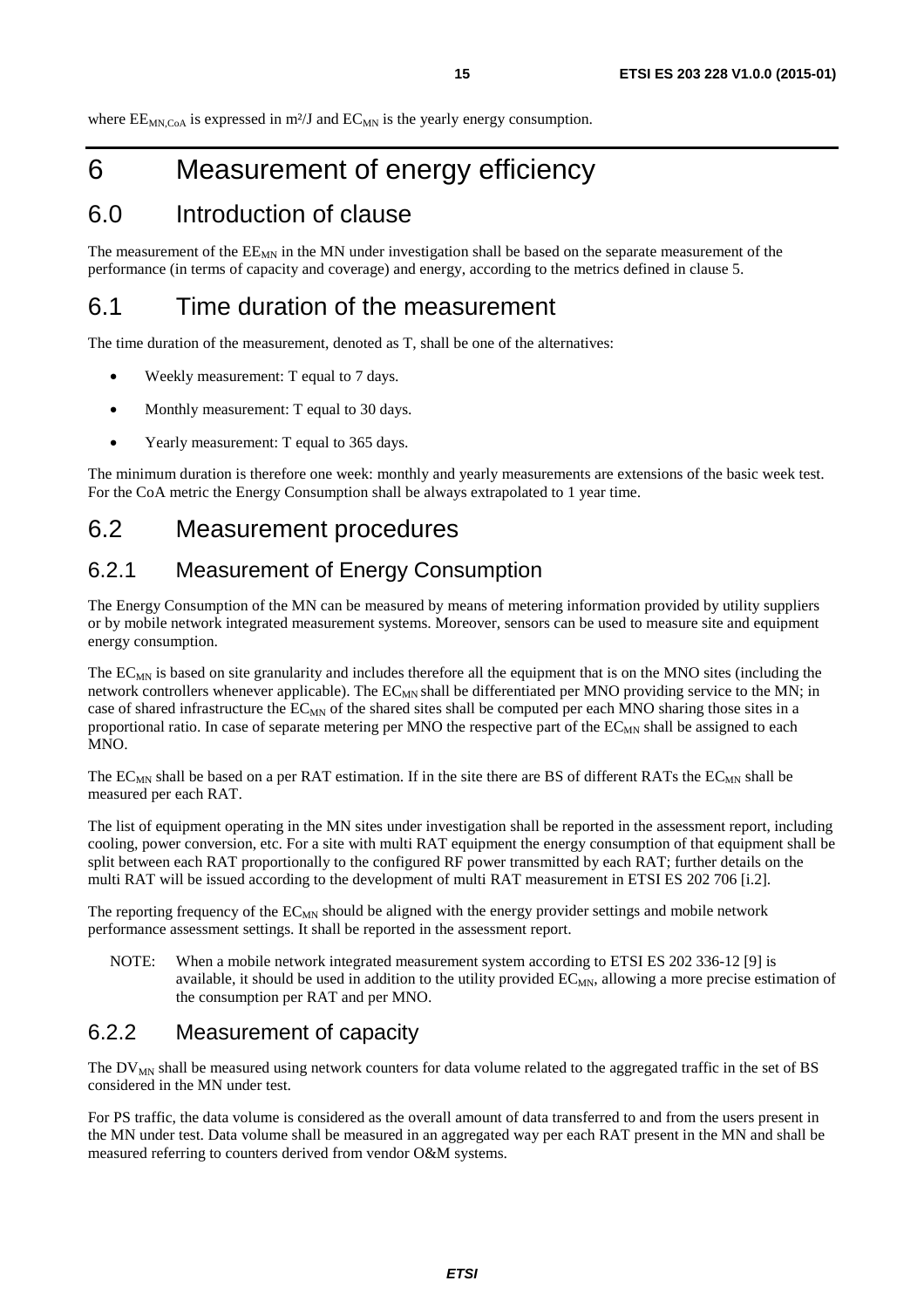<span id="page-15-0"></span>For CS traffic (e.g. CS voice or VoLTE), the data volume is considered as the number of minutes of communications during the observation period multiplied by the data rate of the corresponding service and the call success rate. The call success rate is equal to 1 minus the sum of blocking and dropping rates, i.e.:

Call Success Rate = 
$$
(1 - blocking rate)(1 - dropping rate) \times 100
$$
 [%)  $(7)$ 

The blocking rates are computed using the O&M counters. They are composed of traffic channel (TCH) and signalling channels (SCH) blocking rates:

$$
1 - blocking rate = (1 - TCH blocking rate)(1 - SCH blocking rate)
$$
\n(8)

The dropping includes the intra-cell call failure and the handover failure:

$$
1 - dropping rate = (1 - intracell failure rate)(1 - handover failure rate)
$$
\n(9)

In order to include reliability in the measurement the aggregated data volume shall be provided together with the  $95<sup>th</sup>$ percentile of the cumulative distribution, for each RAT in the MN.

- NOTE 1: It is not possible for data services to determine a user related QoS, i.e. to identify for each data connection if a target throughput has been reached using counters. Such a computation would need the usage of probes that is out of scope of the present document.
- NOTE 2: As soon as the MDT related measurements in [\[6](#page-5-0)] are available the data volume may be measured according to the specification given therein (especially referring to clause 4.1.8 in [\[6\]](#page-5-0)). In this case, the per-user information about QoS can be obtained for data services and only connections with good QoS should be considered.

#### 6.2.3 Determination of coverage area

#### 6.2.3.0 Introduction

Coverage area (CoA<sub>MN</sub>) is subject to network planning and intended services delivered within a certain geographic area. These parameters vary according to an MNO strategy and might therefore differ from MNO to MNO but also within the network of one MNO for different geographical area.

The coverage area shall be described by two distinct methods:

- 1) Calculated coverage area derived from network design, planned service and geographical data.
- 2) Measured network coverage based on UE reporting.

#### 6.2.3.1 Geographic coverage area

The geographic network coverage area is the total two dimensional area intentionally covered by the selected subnetwork. This area is defined by an MNO defined network service plans (minimum granted data rate/typical data rate, etc.) for the selected test area. The area is based on base station power, propagation conditions in the selected area and accepted outage criteria.

#### 6.2.3.2 Coverage ratio/effective coverage area

The actual coverage area might differ from the originally planned coverage area (i.e. coverage holes within the considered area). The coverage ratio is a measure to estimate the actually covered fraction of the planned total coverage area. User equipment reports such as signal strength and failed call attempts shall be used to more accurately determine the covered fraction. Drive tests and similar additional measurement campaigns should be avoided.

The coverage ratio/effective coverage area shall be provided for network efficiency result evaluations. It is linked to network quality and has to be defined in relation to the quality of service (QoS) definitions.

A coverage map based on signal quality (SINR) like shown in figure [2](#page-16-0) could be used the determine the fraction of the total area were a signal quality above a certain minimum value is achieved. However, such maps require a large amount of measurements and drive tests.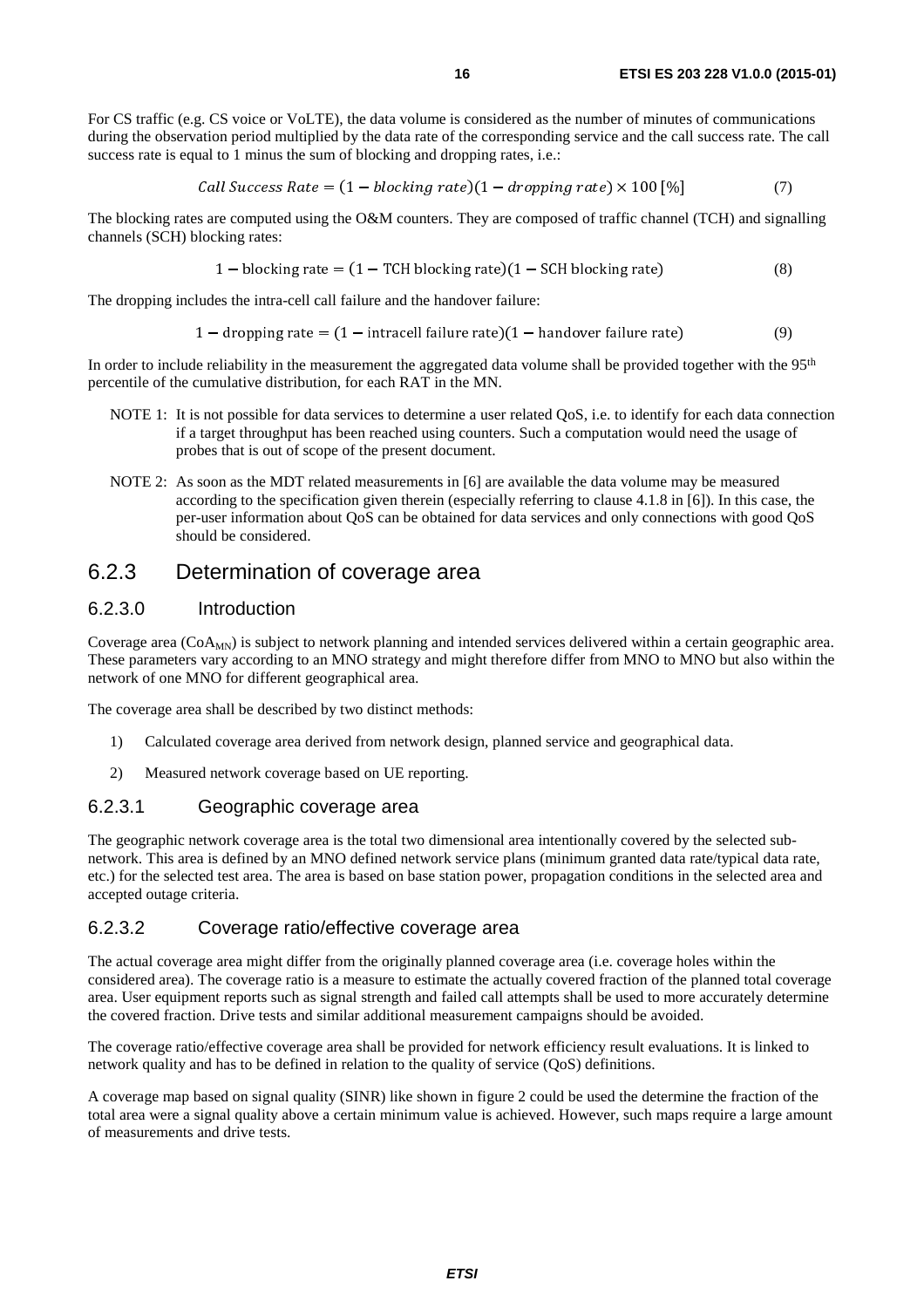<span id="page-16-0"></span>

**Figure 2: Typical SINR distribution of a mobile network** 

For the sake of an energy efficiency assessment it is not required to have the knowledge of the actual coverage hole locations. From an Energy Efficiency assessment point of view it is important to know how many users/sessions or served users/sessions experienced problems because of lack of coverage in relation to the total number of users/sessions or served users/sessions within the considered area.

This allows a number of simplifications and an indirect determination of the coverage ratio.

The coverage ratio (CR) for a base station is defined using the effective coverage area (ECA) and the designed coverage area (DCA) as:

$$
CR = ECA/DCA \tag{10}
$$

The effective coverage shall be measured based on coverage failures reported by the appropriate network counters:

$$
CR = 1 - "percentage of users/sessions with coverage failure" \tag{11}
$$

The following indicators shall be used to calculate the coverage failure:

- 1) RRC setup failure ratio (Call setup failure ratio).
- 2) RAB setup failure ratio (UE-BS radio interface failure).
- 3) RAB release failure ratio (UE-BS radio interface failure).

A further factor which can indicate a coverage issue is the handover drop ratio. However, a handover drop can have multiple reasons (cell overload, UE speed, etc.). Furthermore, the handover drop rate depends on the network structure (number of neighbour cells). Its calculation requires several additional network parameters and complicates the data collection and analysis significantly. This factor is therefore omitted.

The coverage ratio is defined as follows:

 $CR = 1 - (1 - RRC setup failure ratio) (1 - RAB setup failure ratio) (1 - RAB release failure ratio) (12)$ 

The needed parameters are specified by 3GPP standards and the results can be obtained from the network management and supervision.

The failure ratios are the fraction of failures of the total amount of attempts:

- RRC setup failure ratio = Failed RRC connection establishments/Attempted RRC connection establishments.
- RAB setup failure ratio = RAB setup failure/RAB setup attempted.
- RAB release failure ratio = RAB release failure/RAB release attempted.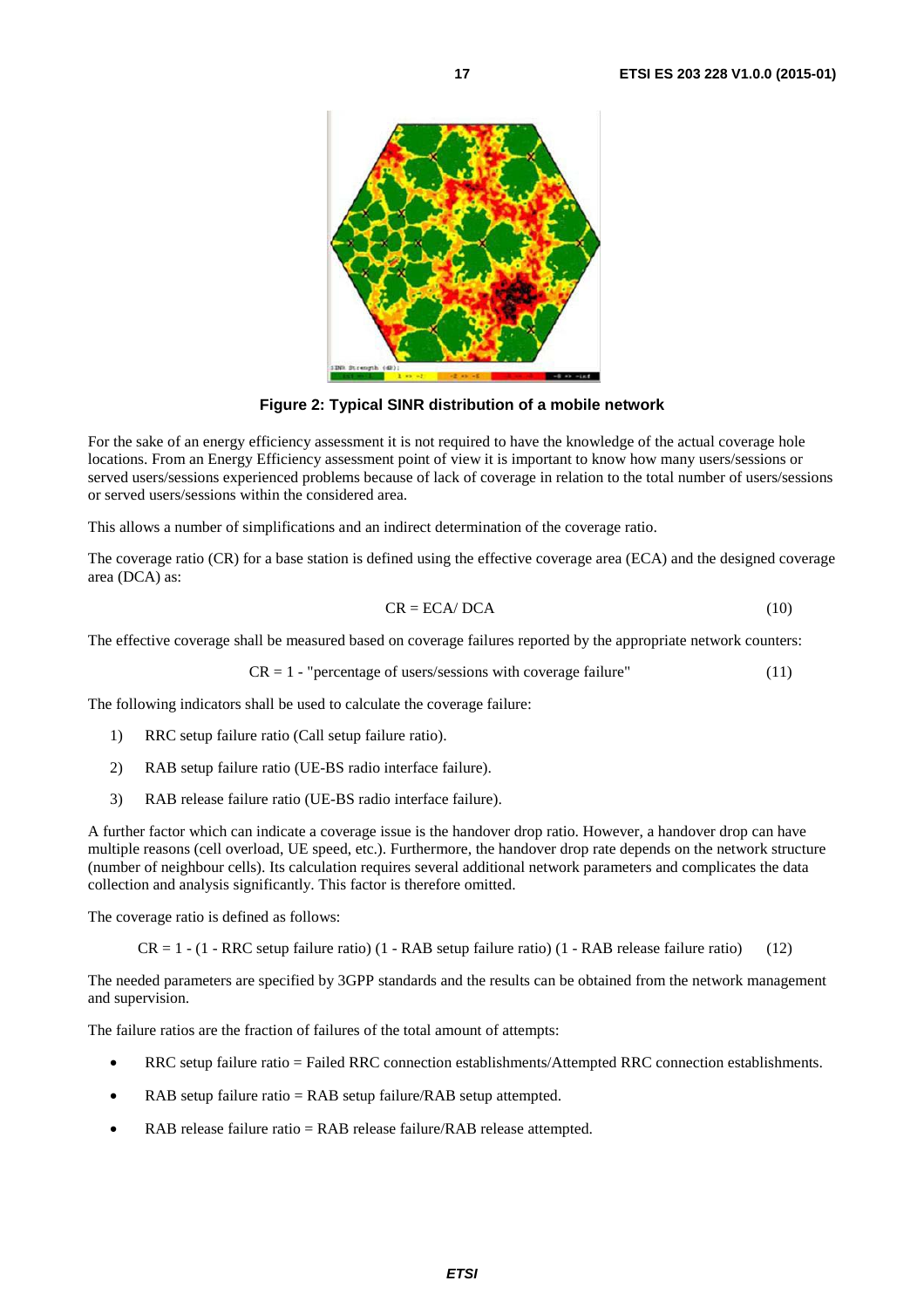| Table 7: Measurement parameters required for coverage ratio calculation                |
|----------------------------------------------------------------------------------------|
| (refer to [7], [8] and [3] for 2G, 3G and 4G definition/source reference respectively) |

<span id="page-17-0"></span>

| <b>Parameter</b>                        | <b>Function</b>               | <b>Counter name</b>          |
|-----------------------------------------|-------------------------------|------------------------------|
| Failed RRC connection establishments    | Radio resource control        | <b>RRC.ConnEstabFail.sum</b> |
| Attempted RRC connection establishments | Radio resource control        | IRRC.ConnEstabAtt.sum        |
| <b>RAB</b> setup failure                | Initial context setup attempt | IRAB.EstabInitFailNbr.sum    |
| RAB setup attempted                     | Initial context setup attempt | ERAB.EstablnitAttNbr.sum     |
| <b>IRAB</b> release failure             | <b>RAB</b> release            | IRAB.RelFailNbr.sum          |
| <b>RAB</b> release attempted            | <b>RAB</b> release            | ERAB.RelAttNbr.sum           |

The following averaging procedure is then used to obtain an average coverage ratio of the partial network under test:

$$
CR_{MN} = \sum_{i,k} CR_{BS_{i,k}} DCA_{BS_{i,k}} / \sum_{i,k} DCA_{BS_{i,k}}
$$
 (13)

where:

- BS refers to the Base Stations in the MN under measurement;
- *i* is an index spanning over the number of sites;
- *k* is the index spanning over the number of BSs in the *i*-th site.

## 7 Extrapolation for overall networks

### 7.0 Extrapolation approach

The EE measured according to clauses 5 and 6 can be used to extrapolate to larger networks. When such an extrapolation is made, it shall be performed following the method presented in this clause.

The sub-network data shall be extrapolated to overall/total networks according to demography, topography and climate classifications, as described in clause 4.

The extrapolation shall be done according to statistical information that indicates how recurrent is the sub-network within the total network to be addressed.



**Figure 3: Extrapolation from one sub-network to a set of sub-networks ("total" network)**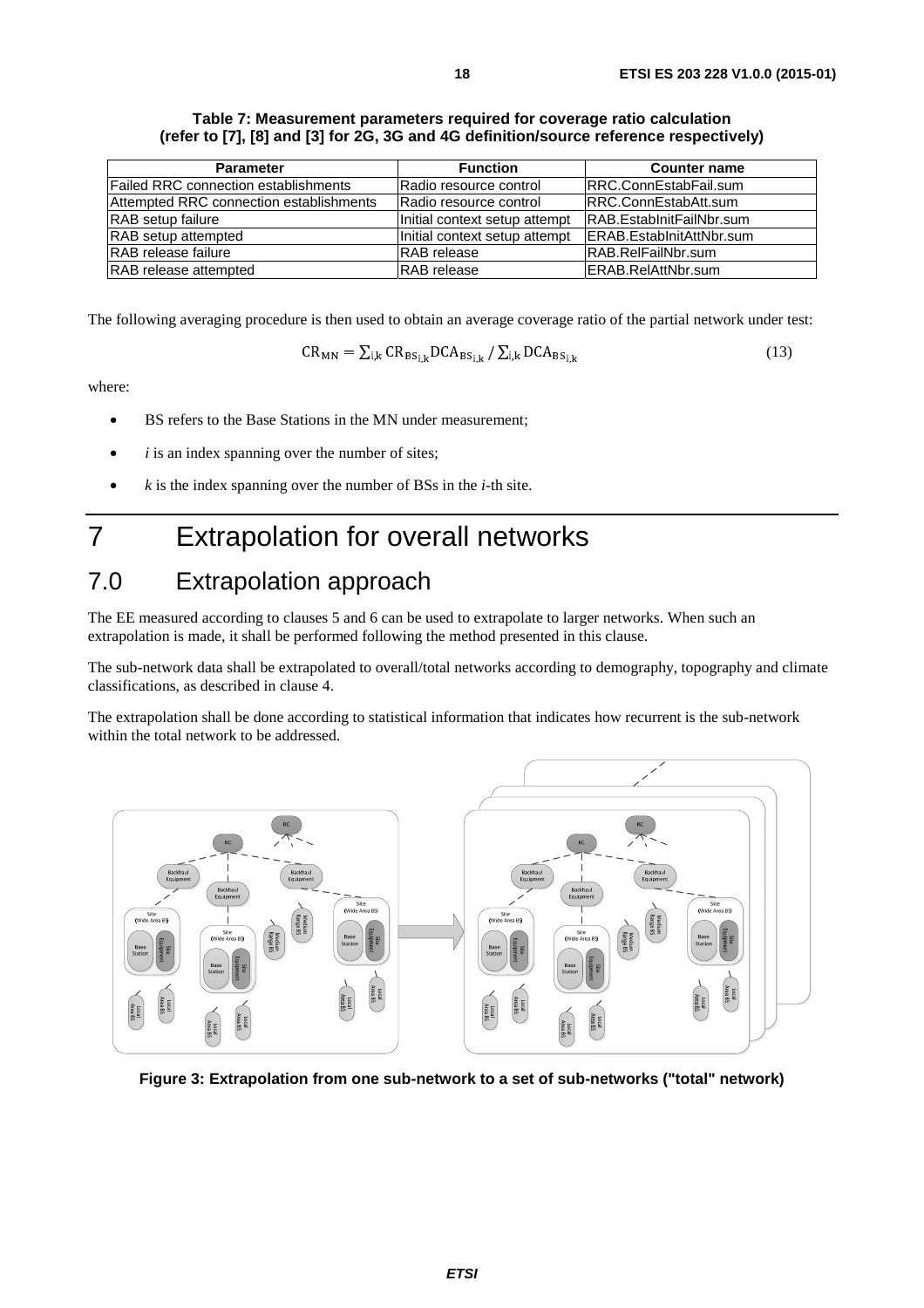### <span id="page-18-0"></span>7.1 Extrapolation method

#### 7.1.0 Introduction of extrapolation method

In case the overall/total network to be addressed is not completely known in terms of demographical, topographical or climatological composition, or if the measurements of clause 5 and 6 are executed only in some and not all the sub-networks constituting the total network, then the results shall be presented according to the tables in clause 8.

In such a case it shall be indicated for each sub-network what is its percentual recurrence with respect to the global one, in terms of demographical, topographical and climatological composition. Otherwise, if the exact composition of the total network is completely known, then the extrapolation shall be made to achieve the information valid for the whole total network.

- The extrapolation procedure shall be based on the demography information classes as reported in table [2](#page-10-0). It is optional to make extrapolation also based on topography classes (table [3\)](#page-11-0) or on climate classes (table [4](#page-11-0)) or on a combination of demography, topography and climate zones.
- The extrapolation shall be based on a demography number of classes sufficient to represent at least the 75 % of the entire total network area demographical distribution.

Next clauses show how to obtain data on the statistical distribution of demography, topography and climate zones classes in the networks under test at total level. This information is given to be used as a reference for every network area where the present specification will be used.

#### 7.1.1 Statistical information about Demography

An example of demographical information for Europe can be found in ETSI TS 132 425 [\[3](#page-5-0)], to classify the sub-network under test under a demography class as in table [2](#page-10-0).

Another example referring to UN information is in ETSI TS 132 412 [\[4](#page-5-0)]. Still another example for USA can be found in ETSI TS 123 203 [\[5](#page-5-0)].

#### 7.1.2 Statistical information about Topography

An example of topography information can be found at the FAO world median slope distribution information, to classify the sub-network under test under a demography class as in table [3](#page-11-0).

#### 7.1.3 Statistical information about Climate zones

An example of topography information can be found in FAO Koeppen classification, to classify the sub-network under test under a demography class as in table [4](#page-11-0).

### 7.2 Extrapolation reporting tables

#### 7.2.0 Introduction of extrapolation reporting tables

Table [8](#page-19-0) indicates how to report the data for extrapolation towards total EE based on demography only. This is the mandatory approach when extrapolation data are computed. Not all the classes shall be measured, but only those classes that allow to cover at least 75 % of the whole demographical distribution of the total area under measurement.

For all the sub-networks the results of EE are reported according to clause 8 tables and the relative class shall be indicated. For all the same class measurement an average of EE measurements shall be reported in table [8](#page-19-0); this shall be done both for Data Volume EE and for Coverage Area EE, whichever metric is used.

For each class then an average EE shall be computed as follows:

$$
EE_{class,av} = \frac{\sum_{k} EE_{MN,k}}{K}
$$
\n(14)

where "class" stands for one of the Demography Classes (DU, U, SU, RU or Unpopulated), *k* is an index that runs over the number K of sub-networks per each class.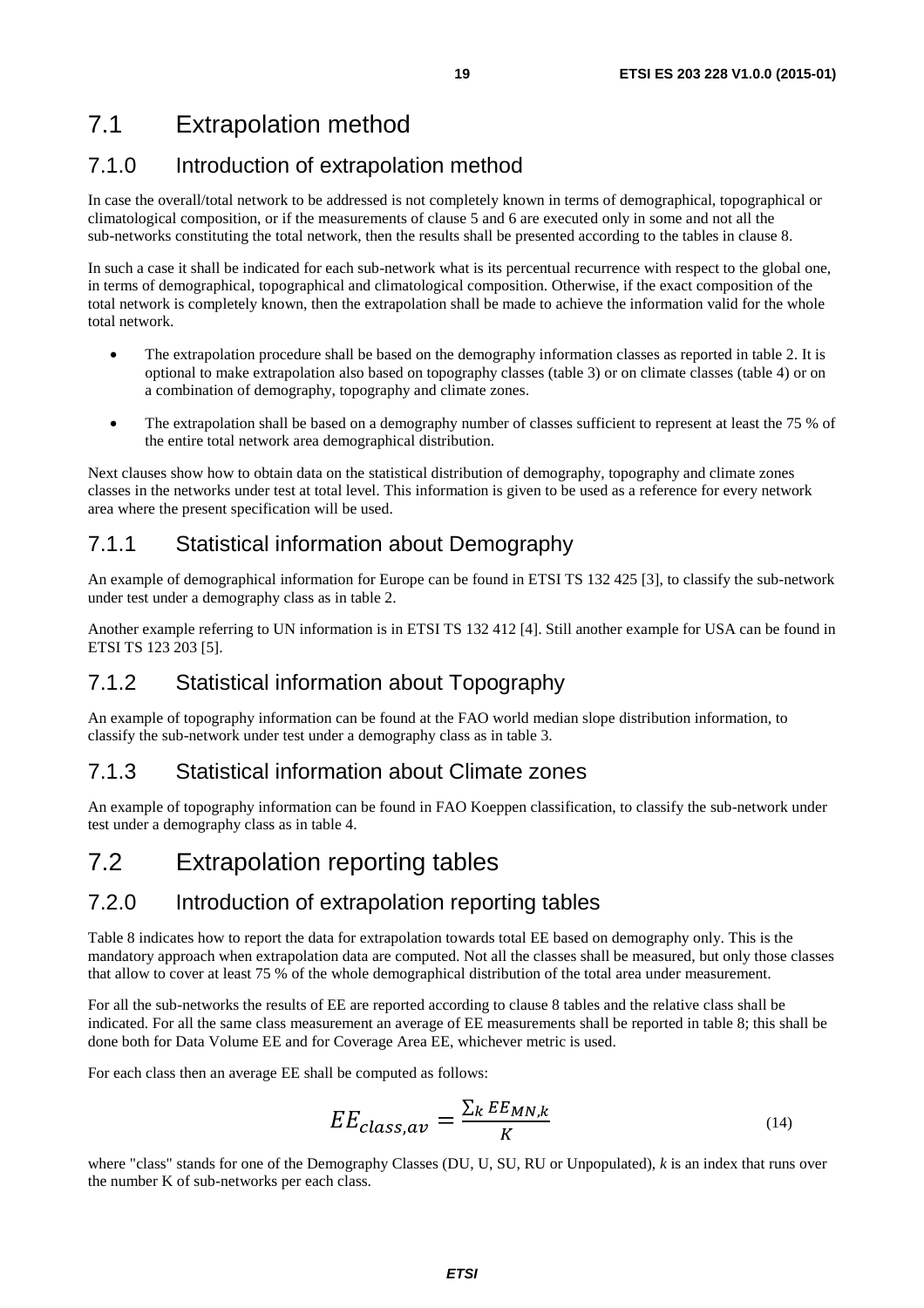<span id="page-19-0"></span>The Total EE shall be computed as a weighted sum of all the averages available, the weights being the percentage of each demography class versus the sum of the available classes percentages. These percentages shall be derived from the information according to the examples of clause 7.1.

The Total EE shall be then computed as follows:

$$
EE_{total} = \frac{\sum_{m} Pof P_{m} EE_{class,av,m}}{\sum_{m} Pof P_{m}}
$$
\n(15)

where *PofP<sub>m</sub>* is the percentage of presence of the m-th demography class in the network under test, *m* is an index spanning over the number of classes and  $EE_{class,aw,m}$  is the m-th average as computed in (14).

#### 7.2.1 Reporting extrapolation based on Demography

Table 8 the reporting extrapolation method based on demography is summarized.

|                                  | Percentage of presence                              | $EE_{MN}$ in the class |                      |
|----------------------------------|-----------------------------------------------------|------------------------|----------------------|
| <b>Demography Classification</b> | (PofP) in the total<br>Network area of the<br>class | EE <sub>MN.DV</sub>    | EE <sub>MN,CoA</sub> |
| Dense Urban (DU)                 | $PofP_{DU}$ [%]                                     | $EE_{DU,av}$           | $EE_{DU,av}$         |
| Urban (U)                        | PofP <sub>U</sub> [%]                               | $EE_{U,av}$            | $EE_{U,av}$          |
| Sub-urban (SU)                   | $PofP_{SU}$ [%]                                     | $EE_{SU,av}$           | $EE_{SU,av}$         |
| Rural (RU)                       | $PofP_{RU}$ [%]                                     | $EE_{RU,av}$           | $EE_{RU,av}$         |
| Unpopulated                      | $PofPUnp$ [%]                                       | $EE_{Unp,av}$          | $EE_{Unp,av}$        |
| <b>Total EE</b>                  |                                                     | $EE_{total.DV}$        | $EE_{tot.0LOA}$      |

#### **Table 8: Reporting extrapolation Table based on Demography**

Demography table is the mandatory extrapolation representation. In case also the Topography and Climate Zone classification is available for the sub-networks measured according to clause 8 also Table 9 and [Table 10](#page-20-0) are to be reported.

#### 7.2.2 Reporting extrapolation based on Topography

Table 9 the reporting extrapolation method based on topography is summarized.

#### **Table 9: Reporting extrapolation Table based on Topography**

|                                  | Percentage of                                                | $EE_{MN}$ in the class |                                          |
|----------------------------------|--------------------------------------------------------------|------------------------|------------------------------------------|
| <b>Topography classification</b> | presence (PofP) in the<br>total Network area of<br>the class | EE <sub>MN.DV</sub>    | $\mathsf{EE}_{\mathsf{MN},\mathsf{CoA}}$ |
| 1 Flat<br>(FAO 1-3)              | $PofP_{Flat}$ [%]                                            | $EE_{Flat,av}$         | $EE_{Flat,av}$                           |
| 2 Rolling<br>(FAO 4-6)           | $PofP_{Roll}$ [%]                                            | $EE_{Roll,av}$         | $EE_{Roll,av}$                           |
| 3 Mountainous<br>(FAO 7-8)       | PofP <sub>Mount</sub> [%]                                    | $EE_{Mount,av}$        | $EE_{Mount,av}$                          |
| <b>Total EE</b>                  |                                                              | $EE_{total, DV}$       | $EE_{total,C_0A}$                        |

#### 7.2.3 Reporting extrapolation based on Climate zones

Table 10 the reporting extrapolation method based on climate zones is summarized.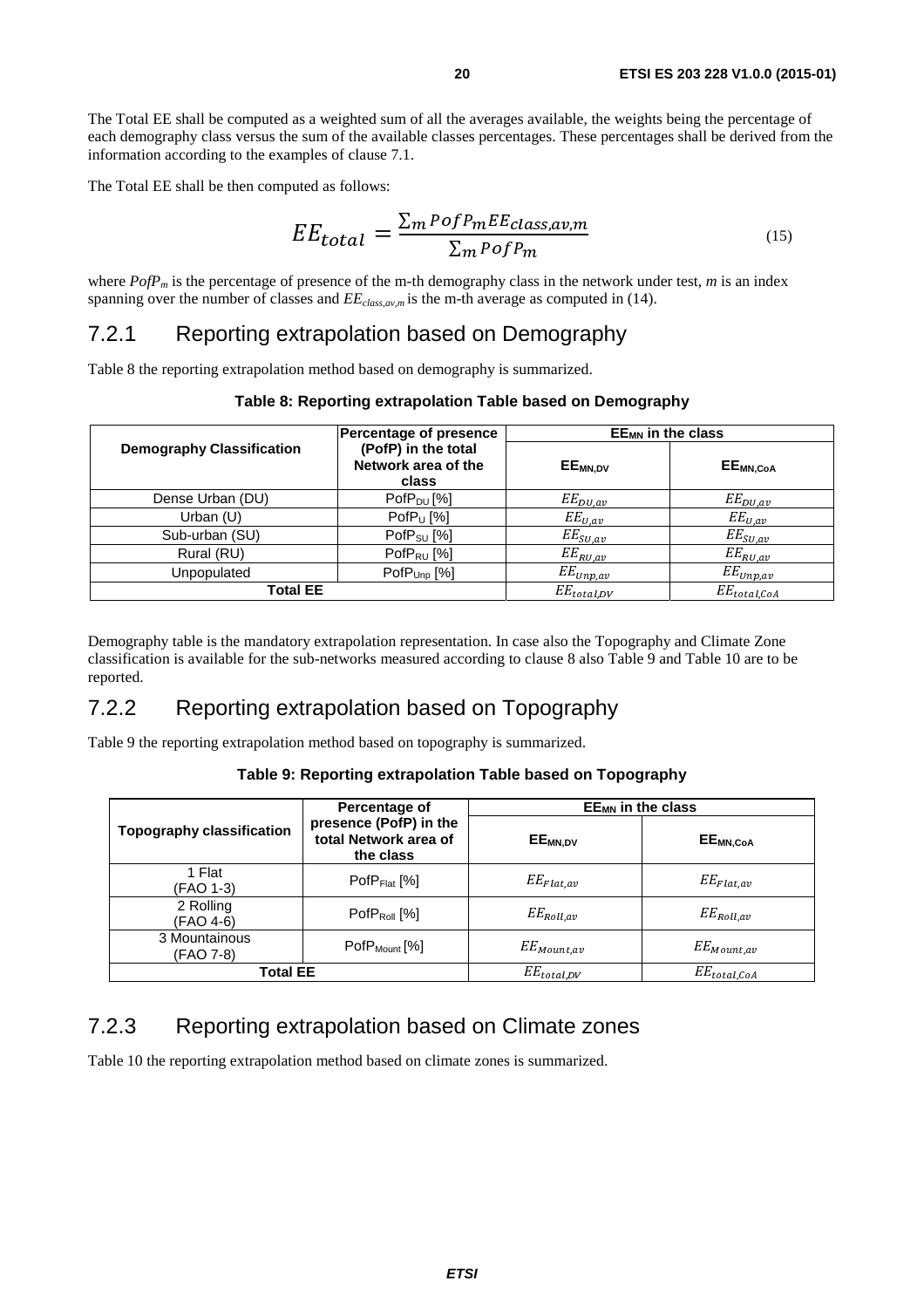<span id="page-20-0"></span>

|                                    | Percentage of                                                | $EE_{MN}$ in the class |                      |
|------------------------------------|--------------------------------------------------------------|------------------------|----------------------|
| <b>Climate zone classification</b> | presence (PofP) in the<br>total Network area of<br>the class | EE <sub>MN,DV</sub>    | EE <sub>MN,CoA</sub> |
| A Tropical                         | Pof $P_{Top}$ %                                              | $EE_{Trop,av}$         | $EE_{Trop,av}$       |
| <b>B</b> Dry                       | PofP <sub>Dry</sub> %                                        | $EE_{Dry,av}$          | $EE_{DYY,av}$        |
| C Temperate                        | $PofP_{Temp}$ %                                              | $EE_{Temp,av}$         | $EE_{Temp,av}$       |
| D Cold                             | PofP <sub>Cold</sub> %                                       | $EE_{cold,av}$         | $EE_{cold,av}$       |
| E Polar                            | PofP <sub>Polar</sub> %                                      | $EE_{Polar,av}$        | $EE_{Polar,av}$      |
| Total EE                           |                                                              | $EE_{total,DV}$        | $EE_{total,C.0A}$    |

#### **Table 10: Reporting extrapolation Table based on Climate zones**

### 8 Assessment report

### 8.0 Introduction of assessment report

The results of the assessments shall be reported accurately, clearly, unambiguously and objectively, and in accordance with any specific instructions in the required method(s).

The report shall include tables defined in clauses 8.1 to 8.3. Items in italics can be considered optional.

Further guidelines on the test report can be found in clause 5.10 of ISO/IEC 17025 [\[10](#page-6-0)].

### 8.1 Report of Network Area under test

Table 11 reports the details of the Network Area under test, representing a sub-network where the measurements are conducted. The Network Area is the area encompassing all the sites under measurement; the CoA (Coverage Area) is instead computed starting from the area covered by each site and aggregating for all the sites in the Network Area under test.

For each site reported in table 11 the details shall be included in table 3. Table 4 reports the measurements results for each site.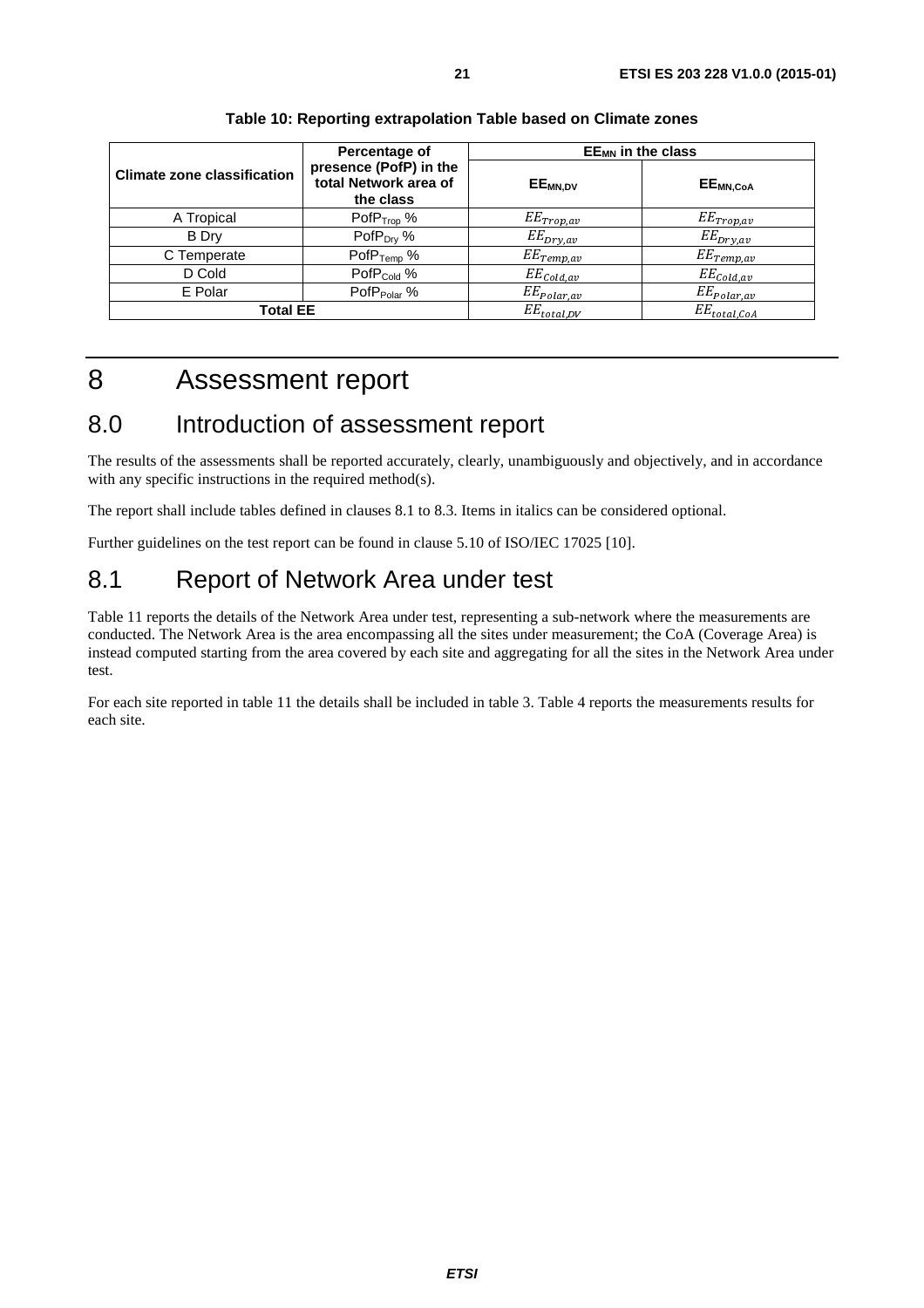|  |  | Table 11: Report of Network Area under test |  |
|--|--|---------------------------------------------|--|
|--|--|---------------------------------------------|--|

<span id="page-21-0"></span>

| Network Area under test                                    |                                                                                                      |  |  |  |
|------------------------------------------------------------|------------------------------------------------------------------------------------------------------|--|--|--|
| Demography class                                           |                                                                                                      |  |  |  |
| [Dense Urban, Urban, Suburban, Rural,                      |                                                                                                      |  |  |  |
| Sparse] [table 2]                                          |                                                                                                      |  |  |  |
| Topography class [table 3]                                 |                                                                                                      |  |  |  |
| Climate zone [table 4]                                     |                                                                                                      |  |  |  |
| Informative classification [tables 5 and 6]                |                                                                                                      |  |  |  |
| Network Area definition                                    |                                                                                                      |  |  |  |
| [by Demography, by Geography, by                           |                                                                                                      |  |  |  |
| Topology]                                                  |                                                                                                      |  |  |  |
|                                                            | Number of inhabitants in the Network                                                                 |  |  |  |
|                                                            | area                                                                                                 |  |  |  |
|                                                            | [estimate]                                                                                           |  |  |  |
|                                                            | Network Area dimensions                                                                              |  |  |  |
|                                                            | [estimate, km <sup>2</sup> ]                                                                         |  |  |  |
|                                                            | Number of sites in the Network Area                                                                  |  |  |  |
|                                                            | [same radio controller?]                                                                             |  |  |  |
| Type of sites in the Network Area                          |                                                                                                      |  |  |  |
|                                                            | Number of Wide Area BS sites                                                                         |  |  |  |
|                                                            | Number of Medium Range BS sites                                                                      |  |  |  |
|                                                            | Number of other sites/equipment                                                                      |  |  |  |
|                                                            | (Local Area BS, relay nodes, etc.)                                                                   |  |  |  |
| Sites categorization                                       |                                                                                                      |  |  |  |
|                                                            | Number of sites in an MNO                                                                            |  |  |  |
|                                                            | local exchange premise                                                                               |  |  |  |
|                                                            | Number of sites in buildings not owned                                                               |  |  |  |
|                                                            | by MNO<br>Number of sites in a shelter                                                               |  |  |  |
|                                                            |                                                                                                      |  |  |  |
| Multi-MNO sites                                            | Number of any other sites                                                                            |  |  |  |
|                                                            |                                                                                                      |  |  |  |
|                                                            | Number of "single MNO" sites                                                                         |  |  |  |
|                                                            | Number of co-located multi-MNOs sites                                                                |  |  |  |
|                                                            | Number of sites in "Network Sharing"                                                                 |  |  |  |
|                                                            | mode                                                                                                 |  |  |  |
| Multi-technology sites                                     |                                                                                                      |  |  |  |
|                                                            | Number of 2G only sites                                                                              |  |  |  |
|                                                            | Number of 3G only sites                                                                              |  |  |  |
|                                                            | Number of LTE only sites<br>Number of 2G+3G sites                                                    |  |  |  |
|                                                            |                                                                                                      |  |  |  |
|                                                            | Other options [indicate]                                                                             |  |  |  |
| Backhauling information                                    |                                                                                                      |  |  |  |
|                                                            | Predominant type of backhauling                                                                      |  |  |  |
|                                                            | [wireless, fibre, copper]                                                                            |  |  |  |
|                                                            | Number of backhauling links per type                                                                 |  |  |  |
| Energy efficiency in the Network Area                      |                                                                                                      |  |  |  |
|                                                            | EE <sub>MN,DV</sub> [b/J]                                                                            |  |  |  |
|                                                            | $EE_{MN,CoA}$ [m <sup>2</sup> /J]                                                                    |  |  |  |
| Energy efficiency top-down approach results (see note)     |                                                                                                      |  |  |  |
| NOTE:                                                      | In case any alternative EE approach has been conducted on the network under test (i.e. measuring the |  |  |  |
|                                                            | aggregated energy consumption and the aggregated data volume or coverage area) the results of the    |  |  |  |
| evaluation shall be reported here for comparison purposes. |                                                                                                      |  |  |  |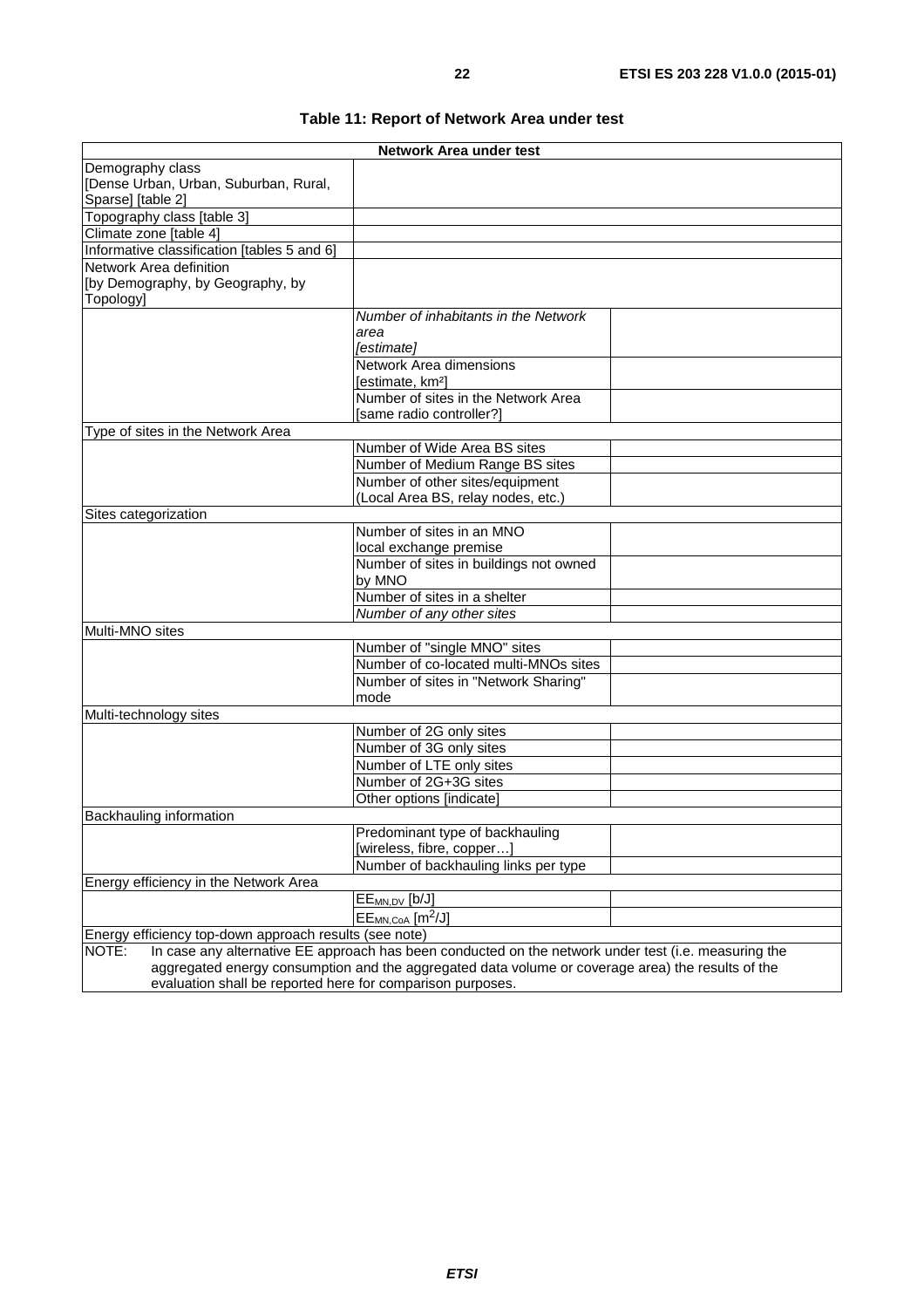## <span id="page-22-0"></span>8.2 Report of sites under test

#### **Table 12: Report of sites under test**

| Site(s) under test in the Network Area                        |                                                              |             |  |  |
|---------------------------------------------------------------|--------------------------------------------------------------|-------------|--|--|
|                                                               | (one table per site type to be measured in the Network Area) |             |  |  |
| <b>Measurement duration</b>                                   |                                                              |             |  |  |
| Time duration of the measurement [T]                          |                                                              |             |  |  |
| Measurement start date and time                               |                                                              |             |  |  |
|                                                               | Measurement finish date and time                             |             |  |  |
| Type of site                                                  |                                                              |             |  |  |
|                                                               | Site "layer"<br>[Wide Area, Medium Range,                    |             |  |  |
|                                                               | other]                                                       |             |  |  |
|                                                               | In case of Wide Area,                                        |             |  |  |
|                                                               | indicate number of sectors                                   |             |  |  |
|                                                               | and carriers per sector                                      |             |  |  |
|                                                               | Site "technology"                                            |             |  |  |
|                                                               | [2G, 3G, 2G+3G, LTE only,                                    |             |  |  |
|                                                               | 2G+3G+LTE, other]                                            |             |  |  |
|                                                               | Site "MNOs"                                                  |             |  |  |
|                                                               | [single MNO, co-location,                                    |             |  |  |
|                                                               | network sharing, other]                                      |             |  |  |
| Site and equipment age<br>Initial commission date of the site |                                                              |             |  |  |
| Commission date of the current                                |                                                              |             |  |  |
| equipment in the site                                         |                                                              |             |  |  |
| Temperature                                                   | Internal °C                                                  | External °C |  |  |
| Average temperature [over period T]<br>$\bullet$              |                                                              |             |  |  |
| Minimum temperature                                           |                                                              |             |  |  |
| Maximum temperature                                           |                                                              |             |  |  |
| Site infrastructure                                           |                                                              |             |  |  |
|                                                               | Site location                                                |             |  |  |
|                                                               | [local exchange premise,                                     |             |  |  |
|                                                               | building, shelter, other]                                    |             |  |  |
|                                                               | Site composition                                             |             |  |  |
|                                                               | Air conditioners<br>$\bullet$                                |             |  |  |
|                                                               | Rectifiers/batteries<br>$\bullet$                            |             |  |  |
|                                                               | Fixed network                                                |             |  |  |
|                                                               | equipment                                                    |             |  |  |
|                                                               | consumption<br>Other                                         |             |  |  |
|                                                               | ٠<br><b>Estimated percentage</b>                             |             |  |  |
|                                                               | of infrastructure                                            |             |  |  |
|                                                               | consumption in the site                                      |             |  |  |
|                                                               | $(EC_{si})$                                                  |             |  |  |
| Energy Efficiency Enhancement methods affecting               |                                                              |             |  |  |
| the site equipment during the test                            |                                                              |             |  |  |
| <b>Estimated percentage</b>                                   |                                                              |             |  |  |
| of presence of this site type in the Network Area             |                                                              |             |  |  |
| Electricity sources used in the site                          |                                                              |             |  |  |
|                                                               | Electricity [%]                                              |             |  |  |
|                                                               | Genset [%]                                                   |             |  |  |
|                                                               | Solar [%]<br>Renewables [%]                                  |             |  |  |
|                                                               | Others (indicate)                                            |             |  |  |
|                                                               |                                                              |             |  |  |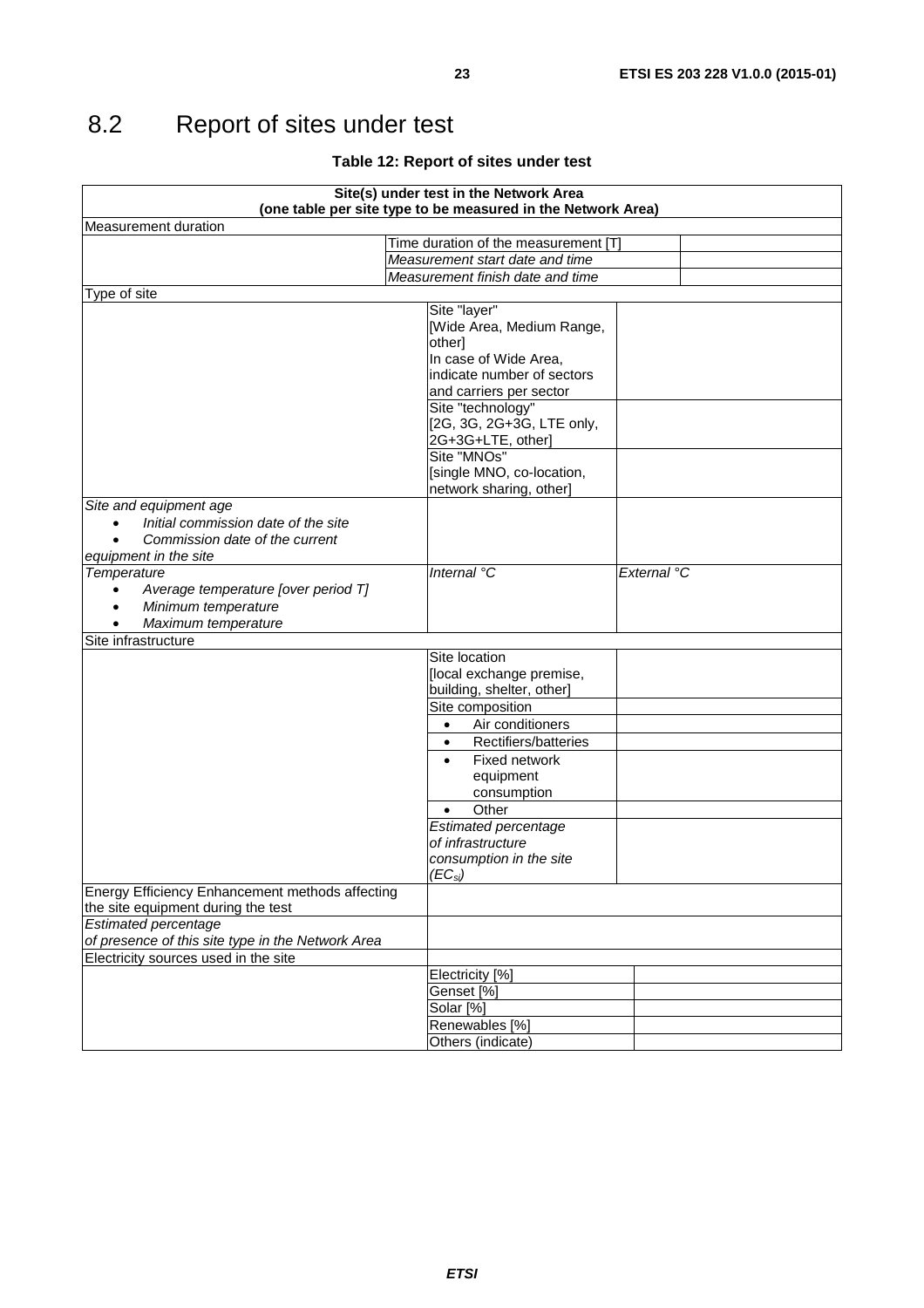## <span id="page-23-0"></span>8.3 Report of Site measurement

#### **Table 13: Report of Site measurement**

| <b>Site measurement</b>                                                     |  |  |
|-----------------------------------------------------------------------------|--|--|
| Measurement duration                                                        |  |  |
| Time duration of the measurement [T]                                        |  |  |
| Measurement start date and time                                             |  |  |
| Measurement finish date and time                                            |  |  |
| Temperature class and average temperature during the test                   |  |  |
| Energy consumption in the site                                              |  |  |
| Method of measurement                                                       |  |  |
| [energy bills/counters, sensors, equipment information, other]              |  |  |
| Measured energy consumption ECMN [Wh or multiples]                          |  |  |
| Week energy consumption [per week data/graph]                               |  |  |
| Month energy consumption [if T allows]<br>$\bullet$                         |  |  |
| Year energy consumption [if T allows]<br>$\bullet$                          |  |  |
| Traffic offered in the site                                                 |  |  |
| Method of measurement                                                       |  |  |
| [operational counters, backhauling data, MDT, other]                        |  |  |
| Measured traffic volume DV[bit or multiples]                                |  |  |
| Week traffic [per week data/graph]<br>$\bullet$                             |  |  |
| Month traffic [if T allows]                                                 |  |  |
| Year traffic [if T allows]                                                  |  |  |
| Coverage of the site [data to be reported per each RAT present in the site] |  |  |
| Designed coverage area CoA [km <sup>2</sup> ]                               |  |  |
| Coverage Ratio [%]                                                          |  |  |
| Effective coverage area CoA [km <sup>2</sup> ]                              |  |  |
| Failed RRC connection establishments                                        |  |  |
| Attempted RRC connection establishments                                     |  |  |
| RAB setup failure                                                           |  |  |
| RAB setup attempted                                                         |  |  |
| RAB release failure                                                         |  |  |
| RAB release attempted                                                       |  |  |
| Site Energy efficiency                                                      |  |  |
| Measured Energy Efficiency EE <sub>MN</sub> [bit/J] and [m <sup>2</sup> /J] |  |  |
| Weekly Energy Efficiency [per week data/graph]<br>$\bullet$                 |  |  |
| Monthly Energy Efficiency [if T allows]                                     |  |  |
| Yearly Energy Efficiency [if T allows]<br>$\bullet$                         |  |  |

## 9 Implementation guidelines

The present document is based on the Mobile Network Area definition under test as described in clause 4, where measurements have to be done according to the metrics as defined in clause 5 and following the procedures as defined in clause 6. In this way the network under test is evaluated in terms of energy efficiency and the results obtained therein are to be filled in the tables reported as an essential part of the specification in clause 8.

Extrapolation of sub-network results can be used for the assessment of larger networks, in particular when measurement over the whole total network is not possible due to its dimensions. In this case, the extrapolation approach defined in clause 7 shall be used.

Attention has to be paid to the selection of the sub-networks where to make the measurements, to ensure that the results are technically sound and, even if this is not the primary goal, comparable. Of course results measured in very different environments (different in terms of demography or climatology or topography, but also different due to the goal and function of the network) are hardly comparable and, as said, the purpose of the specification is not to make comparable what is not. But the important issue is to introduce a method to make tests that can represent a common reference whenever a test of mobile network energy efficiency is performed over a radio access network.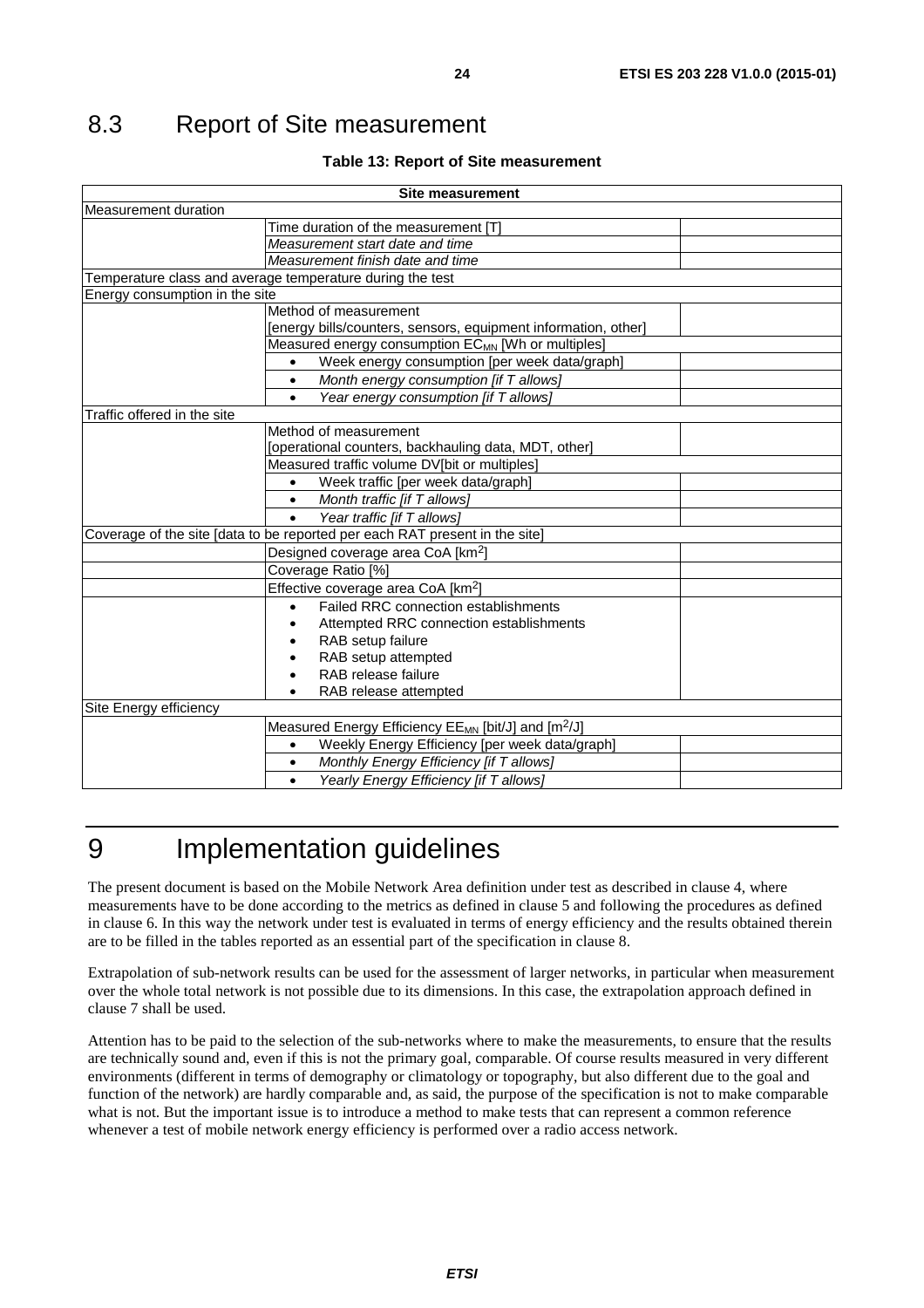An essential part of this common base method is represented by the tables in clause 8. Even in very different scenarios these tables are to be filled in completely in order to have the measurement accepted and standard-based. In such a way even if the measurements are done in very different scenarios the details of the scenarios are reported in the tables and only considering not only the final Energy Efficiency results but also how they have been obtained the test will be considered standard compliant.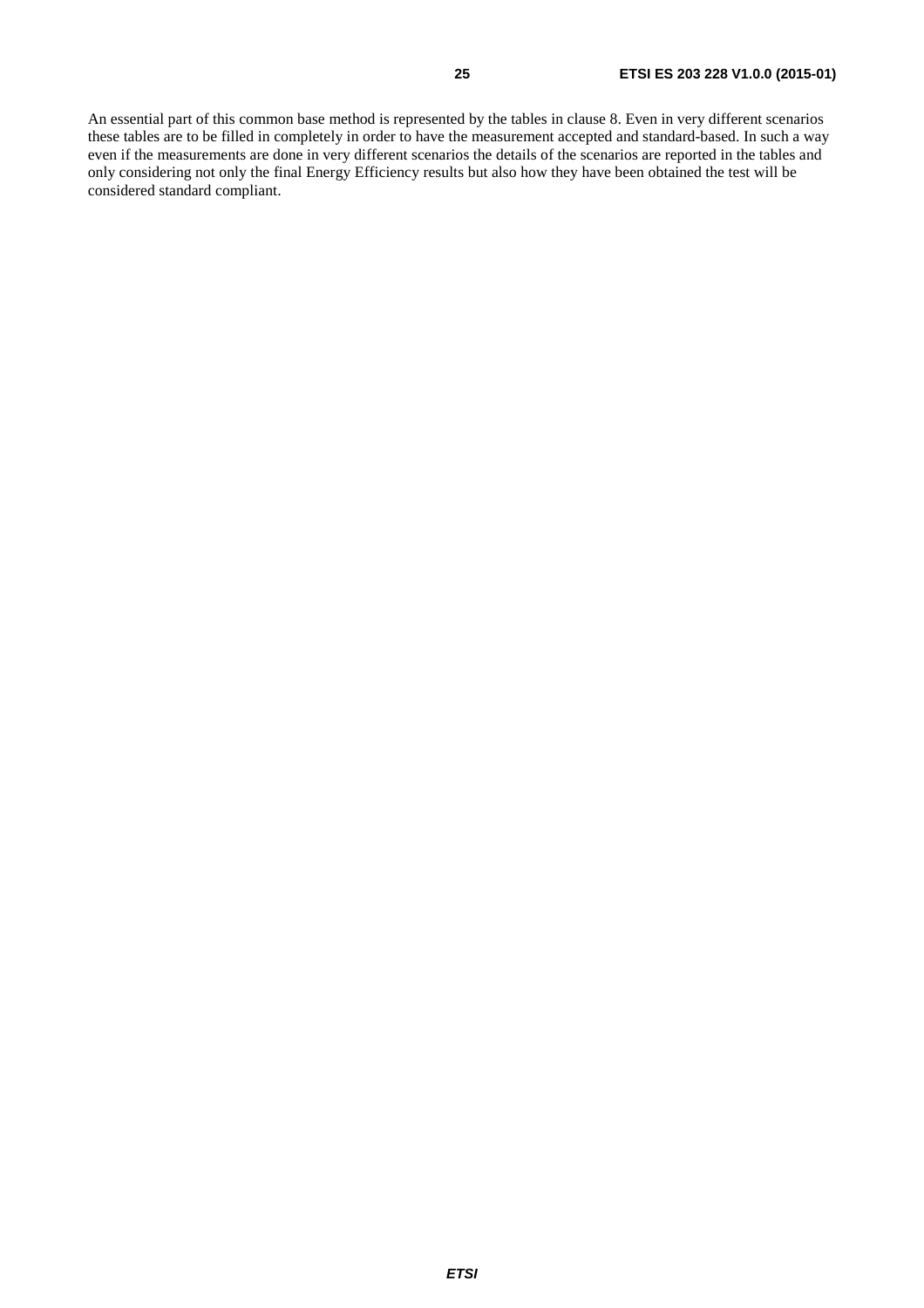## <span id="page-25-0"></span>Annex A (informative): Implementation examples

### A.1 Implementation examples

Considering the Implementation guidelines reported in clause 9 a set of examples on how to implement the present document is given in this clause.

As an example, a possible application of the present document is to provide National Authorities a commonly accepted procedure to estimate at national, regional or city level the efficiency of a Radio Access Technology or a set of RATs deployed by an MNO or a set of MNOs. This assessment can be stand alone, just to know what is the efficiency reasonably achievable, or can be estimated towards a given threshold, to ensure that hopefully better efficiency is achieved (as an example after the introduction of new energy savings procedures, or new hardware solutions).

As another example, the present document could be used to test the efficiency of a network year over year or in any case against a given time roadmap. The test can be performed over the same sub or total network, depending on the requirements, and over the network of the same MNO, in different period of time, i.e. year over year or in any case so as to emphasize a time evolution of the EE performances. Of course, even in this case, the full completion of the information in tables in clause 8 is mandatory to check under which conditions the tests have been performed.

As a final example, the present document could be used also without any extrapolation phase (as described in clause 7) whenever the purpose is to evaluate network functionalities that impact energy efficiency in a small network under test. In such a case the prsent document indicates a way how to proceed to compare such small networks when the mentioned functionalities are activated with respect to the baseline case, when the functionalities are not active.

## A.2 Examples of reporting data

In this clause an example of data to be filled in into tables of clause 8 and clause 7 is given. This example is for explanation purposes only and the data reported therein are not to be considered real or binding in any possible way.

Table A.1 is [Table 11](#page-21-0) filled in with example data.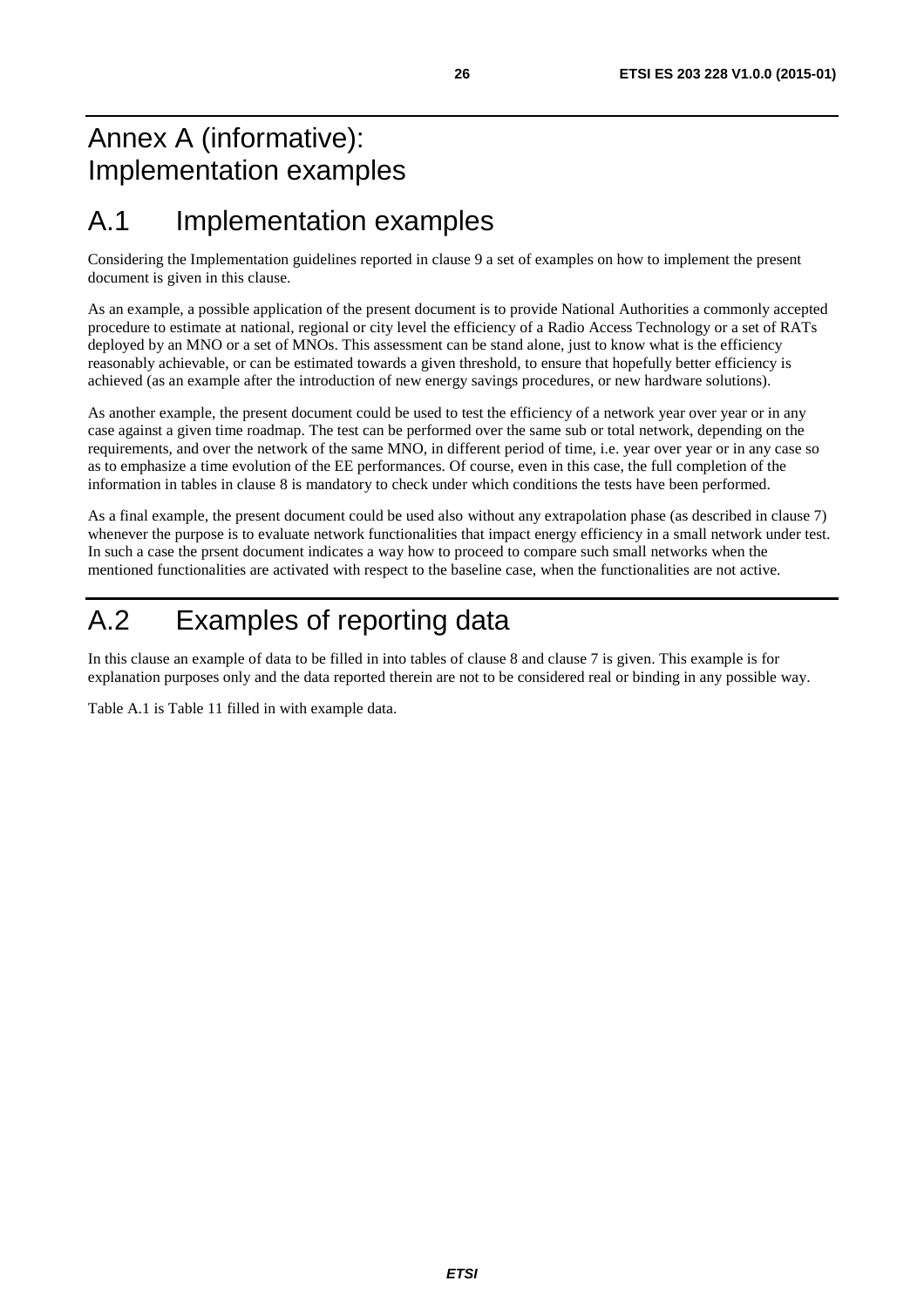| Table A.1 |  |
|-----------|--|
|-----------|--|

| Network Area under test (Partial network #1) |                                                         |                      |  |
|----------------------------------------------|---------------------------------------------------------|----------------------|--|
| Demography class                             | Dense Urban                                             |                      |  |
| [Dense Urban, Urban, Suburban, Rural,        |                                                         |                      |  |
| Sparse] [table 2]                            |                                                         |                      |  |
| Topography class [table 3]                   | Flat                                                    |                      |  |
| Climate zone [table 4]                       | Temperate                                               |                      |  |
| Informative classification [tables 5 and 6]  | DP, PSL                                                 |                      |  |
| Network Area definition                      | Demography                                              |                      |  |
| [by Demography, by Geography, by             |                                                         |                      |  |
| Topology]                                    |                                                         |                      |  |
|                                              | Number of inhabitants in the Network                    | 150 000              |  |
|                                              | area                                                    |                      |  |
|                                              | [estimate]                                              |                      |  |
|                                              | Network Area dimensions<br>[estimate, km <sup>2</sup> ] | 15 $km2$             |  |
|                                              | Number of sites in the Network Area                     | 30, of the same RC   |  |
|                                              | [same radio controller?]                                |                      |  |
| Type of sites in the Network Area            |                                                         |                      |  |
|                                              | Number of Wide Area BS sites                            | 25                   |  |
|                                              | Number of Medium Range BS sites                         | 3                    |  |
|                                              | Number of other sites/equipment                         | $\overline{2}$       |  |
|                                              | (Local Area BS, relay nodes, etc.)                      |                      |  |
| Sites categorization                         |                                                         |                      |  |
|                                              | Number of sites in an MNO                               | 5                    |  |
|                                              | local exchange premise                                  |                      |  |
|                                              | Number of sites in buildings not owned<br>by MNO        | 20                   |  |
|                                              | Number of sites in a shelter                            |                      |  |
|                                              | Number of any other sites                               | 5                    |  |
| Multi-MNO sites                              |                                                         |                      |  |
|                                              | Number of "single MNO" sites                            | 20                   |  |
|                                              | Number of co-located multi-MNOs sites                   | $\boldsymbol{8}$     |  |
|                                              | Number of sites in "Network Sharing"                    | $\overline{c}$       |  |
|                                              | mode                                                    |                      |  |
| Multi-technology sites                       |                                                         |                      |  |
|                                              | Number of 2G only sites                                 | 0                    |  |
|                                              | Number of 3G only sites                                 | 10                   |  |
|                                              | Number of LTE only sites                                | 5                    |  |
|                                              | Number of 2G+3G sites                                   | 10                   |  |
|                                              | Other options [indicate]                                | 5 2 G + 3 G + LTE    |  |
| Backhauling information                      |                                                         |                      |  |
|                                              | Predominant type of backhauling                         | Fibre, copper        |  |
|                                              | [wireless, fibre, copper]                               |                      |  |
|                                              | Number of backhauling links per type                    | 20 fibre, 10 copper  |  |
| Energy efficiency in the Network Area        |                                                         |                      |  |
|                                              | EE <sub>MN,DV</sub> [b/J]                               | 180 b/J              |  |
|                                              | $EE_{MN,CoA}$ [m <sup>2</sup> /J]                       | 3 m <sup>2</sup> /MJ |  |
| Energy efficiency top-down approach results  |                                                         |                      |  |
|                                              | 100 bit/J                                               |                      |  |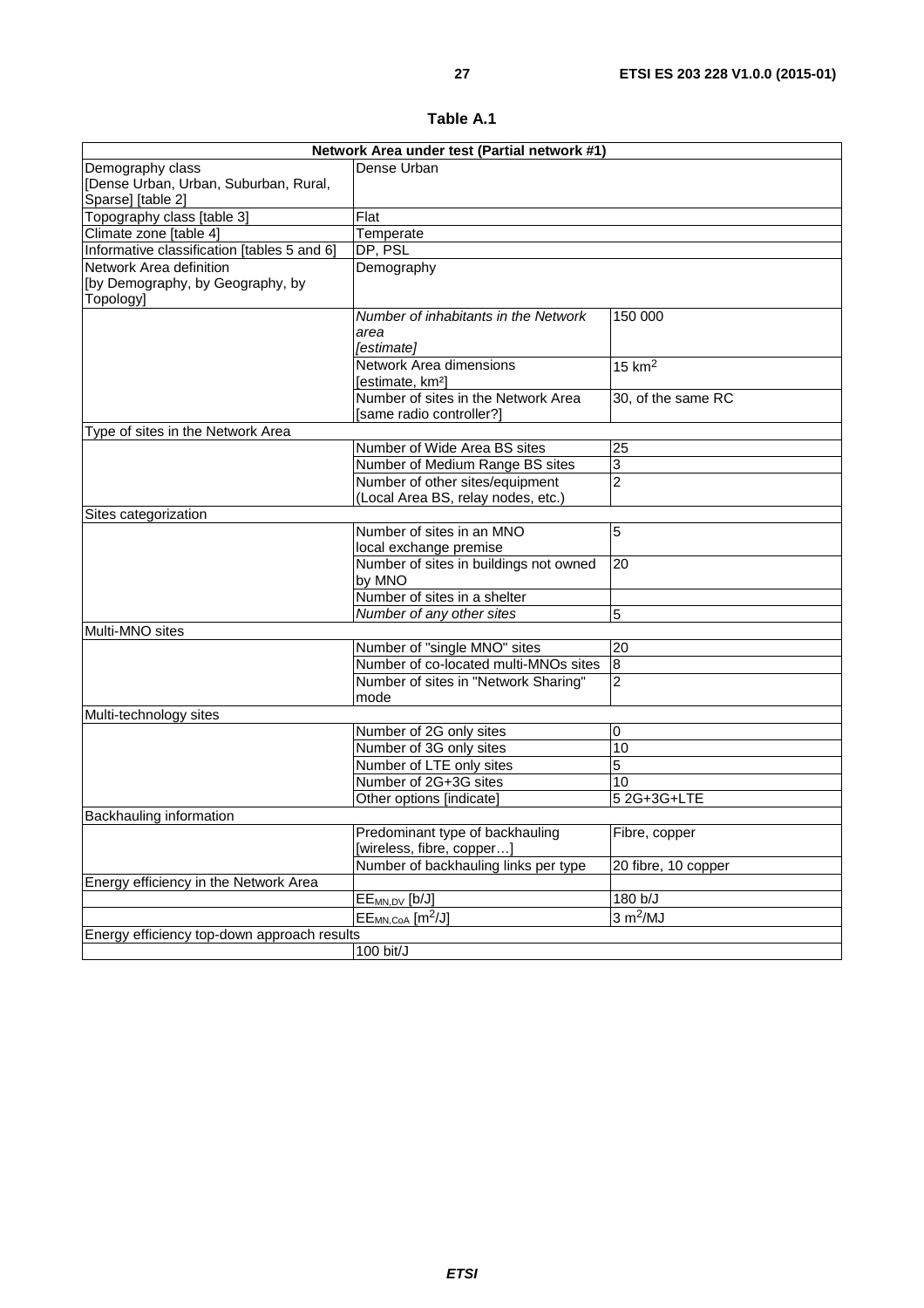Table A.2 reports an example of a site in the Partial network #1 described in table A.1.

| Table |  |
|-------|--|
|-------|--|

| Site(s) under test in the Network Area<br>(one table per site type to be measured in the Network Area) |                                                 |                                |  |
|--------------------------------------------------------------------------------------------------------|-------------------------------------------------|--------------------------------|--|
|                                                                                                        |                                                 |                                |  |
| Measurement duration                                                                                   |                                                 |                                |  |
|                                                                                                        | Time duration of the measurement [T]            | 2 weeks                        |  |
|                                                                                                        | Measurement start date and time                 | 2014/07/07                     |  |
|                                                                                                        | Measurement finish date and time                | 2014/07/20                     |  |
| Type of site                                                                                           |                                                 |                                |  |
|                                                                                                        | Site "layer"                                    | Wide Area,                     |  |
|                                                                                                        | Wide Area, Medium Range,                        | 3 sectors                      |  |
|                                                                                                        | other]                                          | 2 carriers each sector         |  |
|                                                                                                        | In case of Wide Area,                           |                                |  |
|                                                                                                        | indicate number of sectors                      |                                |  |
|                                                                                                        | and carriers per sector                         |                                |  |
|                                                                                                        | Site "technology"                               | 3G                             |  |
|                                                                                                        | [2G, 3G, 2G+3G, LTE only,                       |                                |  |
|                                                                                                        | 2G+3G+LTE, other]<br>Site "MNOs"                |                                |  |
|                                                                                                        |                                                 | Single MNO                     |  |
|                                                                                                        | [single MNO, co-location,                       |                                |  |
| Site and equipment age                                                                                 | network sharing, other]                         |                                |  |
| Initial commission date of the site                                                                    |                                                 | 2005/11/05 initial             |  |
| Commission date of the current                                                                         |                                                 |                                |  |
| equipment in the site                                                                                  |                                                 | 2013/07/22 current equipment   |  |
| Temperature                                                                                            | Internal °C                                     | External °C                    |  |
| Average temperature [over period T]                                                                    | 24,2 °C                                         | 28.3 °C                        |  |
| Minimum temperature                                                                                    | 18,8 °C                                         | 19,6 °C                        |  |
| Maximum temperature                                                                                    | 30,6 °C                                         | 36,4 °C                        |  |
| Site infrastructure                                                                                    |                                                 |                                |  |
|                                                                                                        | Site location                                   | Outdoor cabinet                |  |
|                                                                                                        | [local exchange premise,                        |                                |  |
|                                                                                                        | building, shelter, other]                       |                                |  |
|                                                                                                        | Site composition                                |                                |  |
|                                                                                                        | $\bullet$                                       | Yes, 2 kW average power        |  |
|                                                                                                        | Air conditioners                                |                                |  |
|                                                                                                        | Rectifiers/batteries<br>$\bullet$               | Yes, both; 250 W average power |  |
|                                                                                                        | Fixed network<br>$\bullet$                      |                                |  |
|                                                                                                        | equipment                                       |                                |  |
|                                                                                                        | consumption                                     |                                |  |
|                                                                                                        | Other                                           |                                |  |
|                                                                                                        | <b>Estimated percentage</b>                     | 50 %                           |  |
|                                                                                                        | of infrastructure                               |                                |  |
|                                                                                                        | consumption in the site                         |                                |  |
|                                                                                                        | $(EC_{si})$                                     |                                |  |
| Energy Efficiency Enhancement methods affecting<br>the site equipment during the test                  | Traffic related power off of the second carrier |                                |  |
| <b>Estimated percentage</b>                                                                            | 33 %                                            |                                |  |
| of presence of this site type in the Network Area                                                      |                                                 |                                |  |
| Electricity sources used in the site                                                                   |                                                 |                                |  |
|                                                                                                        | Mains/power grid [%]                            | 80 %                           |  |
|                                                                                                        | Genset [%]                                      |                                |  |
|                                                                                                        | Solar [%]                                       | 20%                            |  |
|                                                                                                        | Other Renewables [%]                            |                                |  |
|                                                                                                        | Others (indicate)                               |                                |  |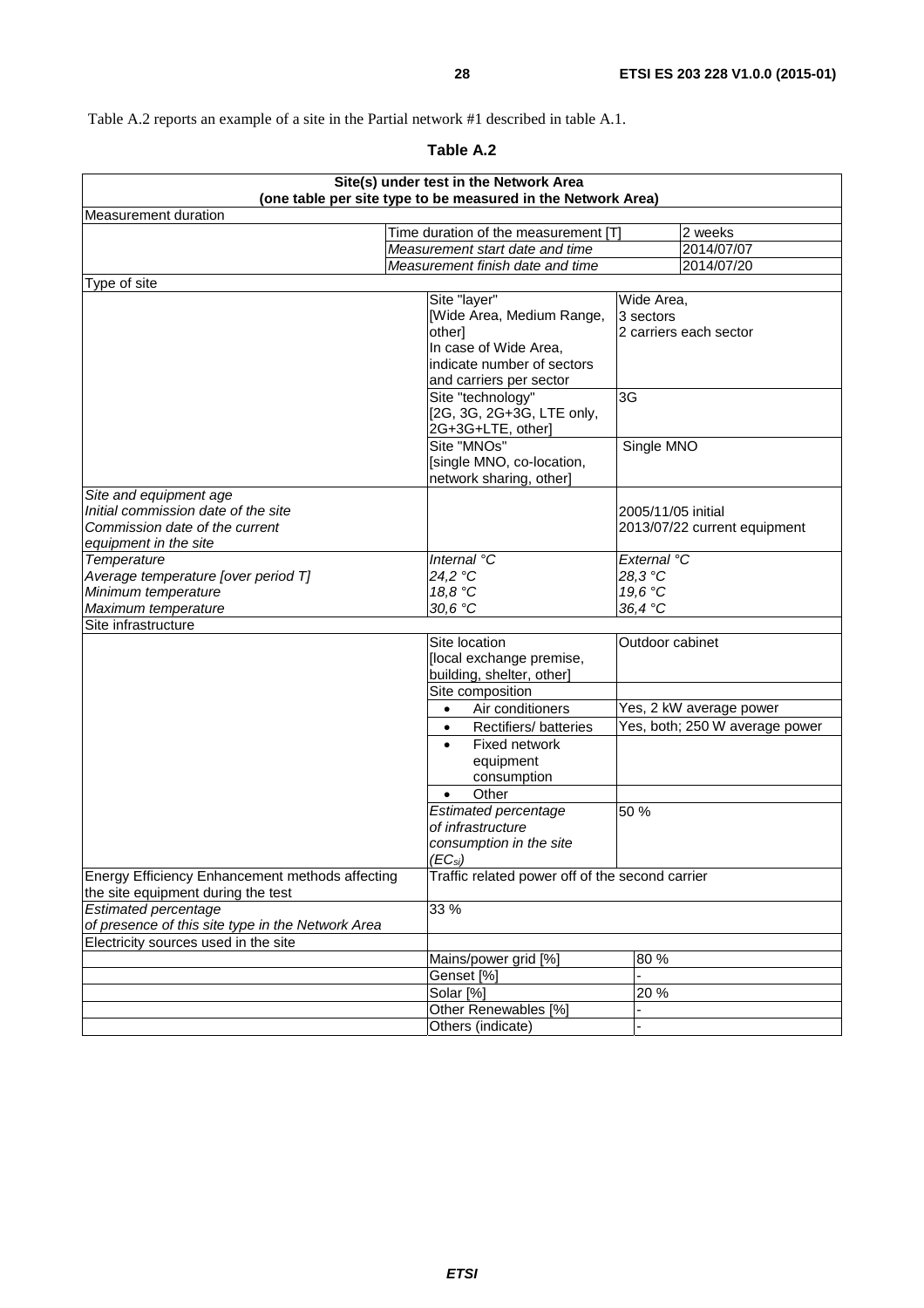Table A.3 reports the measurement in the site described in table A.2.

| Table A.3 |  |
|-----------|--|
|-----------|--|

| <b>Site measurement</b>                       |                                                                                           |                                                                                                                                                                      |  |
|-----------------------------------------------|-------------------------------------------------------------------------------------------|----------------------------------------------------------------------------------------------------------------------------------------------------------------------|--|
| Measurement duration                          |                                                                                           |                                                                                                                                                                      |  |
|                                               | Time duration of the measurement [T]                                                      | 2 weeks                                                                                                                                                              |  |
|                                               | Measurement start date and time                                                           | 2014/07/07                                                                                                                                                           |  |
|                                               | Measurement finish date and time                                                          | 2014/07/20                                                                                                                                                           |  |
|                                               | Temperature class and average temperature during the test                                 |                                                                                                                                                                      |  |
| Class C, average internal temperature 24,2 °C |                                                                                           |                                                                                                                                                                      |  |
| Energy consumption in the site                |                                                                                           |                                                                                                                                                                      |  |
|                                               | Method of measurement                                                                     | Sensors                                                                                                                                                              |  |
|                                               | [energy bills/counters, sensors, equipment information, other]                            |                                                                                                                                                                      |  |
|                                               | Measured energy consumption EC <sub>MN</sub> [Wh or multiples]                            |                                                                                                                                                                      |  |
|                                               | • Week energy consumption [per week data/graph]                                           | Introduce a graph of the<br>kWh in the site, or a<br>table of values, per<br>each week, according<br>to the time granularity of<br>the available data                |  |
|                                               | Month energy consumption [if T allows]                                                    | <b>NA</b>                                                                                                                                                            |  |
|                                               | Year energy consumption [if T allows]                                                     | <b>NA</b>                                                                                                                                                            |  |
| Traffic offered in the site                   |                                                                                           |                                                                                                                                                                      |  |
|                                               | Method of measurement                                                                     | Operational counters                                                                                                                                                 |  |
|                                               | [operational counters, backhauling data, MDT, other]                                      |                                                                                                                                                                      |  |
|                                               | Measured traffic volume DV [bit or multiples]                                             |                                                                                                                                                                      |  |
|                                               | Week traffic [per week data/graph]                                                        | Introduce a graph of the<br>Gb in the site, or a table<br>of values, per each<br>week, according to the<br>time granularity of the<br>available data                 |  |
|                                               | Month traffic [if T allows]<br>$\bullet$                                                  | <b>NA</b>                                                                                                                                                            |  |
|                                               | Year traffic [if T allows]                                                                | $\overline{NA}$                                                                                                                                                      |  |
|                                               | Coverage of the site [data to be reported per each RAT present in the site]               |                                                                                                                                                                      |  |
|                                               | Designed coverage area CoA [km <sup>2</sup> ]                                             | 0,5                                                                                                                                                                  |  |
|                                               | Effective coverage area CoA [km <sup>2</sup> ]                                            | 0,42                                                                                                                                                                 |  |
|                                               | Coverage Ratio [%]                                                                        | 84 %                                                                                                                                                                 |  |
|                                               | Failed RRC connection establishments<br>$\bullet$                                         | 658                                                                                                                                                                  |  |
|                                               | Attempted RRC connection establishments<br>$\bullet$                                      | 13 118                                                                                                                                                               |  |
|                                               | RAB setup failure<br>$\bullet$                                                            | 322                                                                                                                                                                  |  |
|                                               | RAB setup attempted                                                                       | 4 9 9 8                                                                                                                                                              |  |
|                                               | RAB release failure                                                                       | 294                                                                                                                                                                  |  |
|                                               | RAB release attempted                                                                     | 4998                                                                                                                                                                 |  |
| Mobile Network Energy efficiency              |                                                                                           |                                                                                                                                                                      |  |
| Measured Energy Efficiency [bit/J]            |                                                                                           |                                                                                                                                                                      |  |
|                                               | Weekly Energy Efficiency [per week data/graph]<br>Monthly Energy Efficiency [if T allows] | Introduce a graph of the<br>bit/J in the site, or a<br>table of values, per<br>each week, according<br>to the time granularity of<br>the available data<br><b>NA</b> |  |
|                                               |                                                                                           | <b>NA</b>                                                                                                                                                            |  |
|                                               | Yearly Energy Efficiency [if T allows]                                                    |                                                                                                                                                                      |  |

Table A.4 reports an example of computation results of a total Mobile Network Energy Efficiency assessment. The EE values are in the format of tables for Partial network 1, and other values are considered in other Partial networks in the same partial network area (not reported in this example) to come to the average values in the EE columns. The Total EE is evaluated in the measurement period T timeframe (2 weeks) for the DV case, while EC is extrapolated to 1 year as required for CoA EE metric.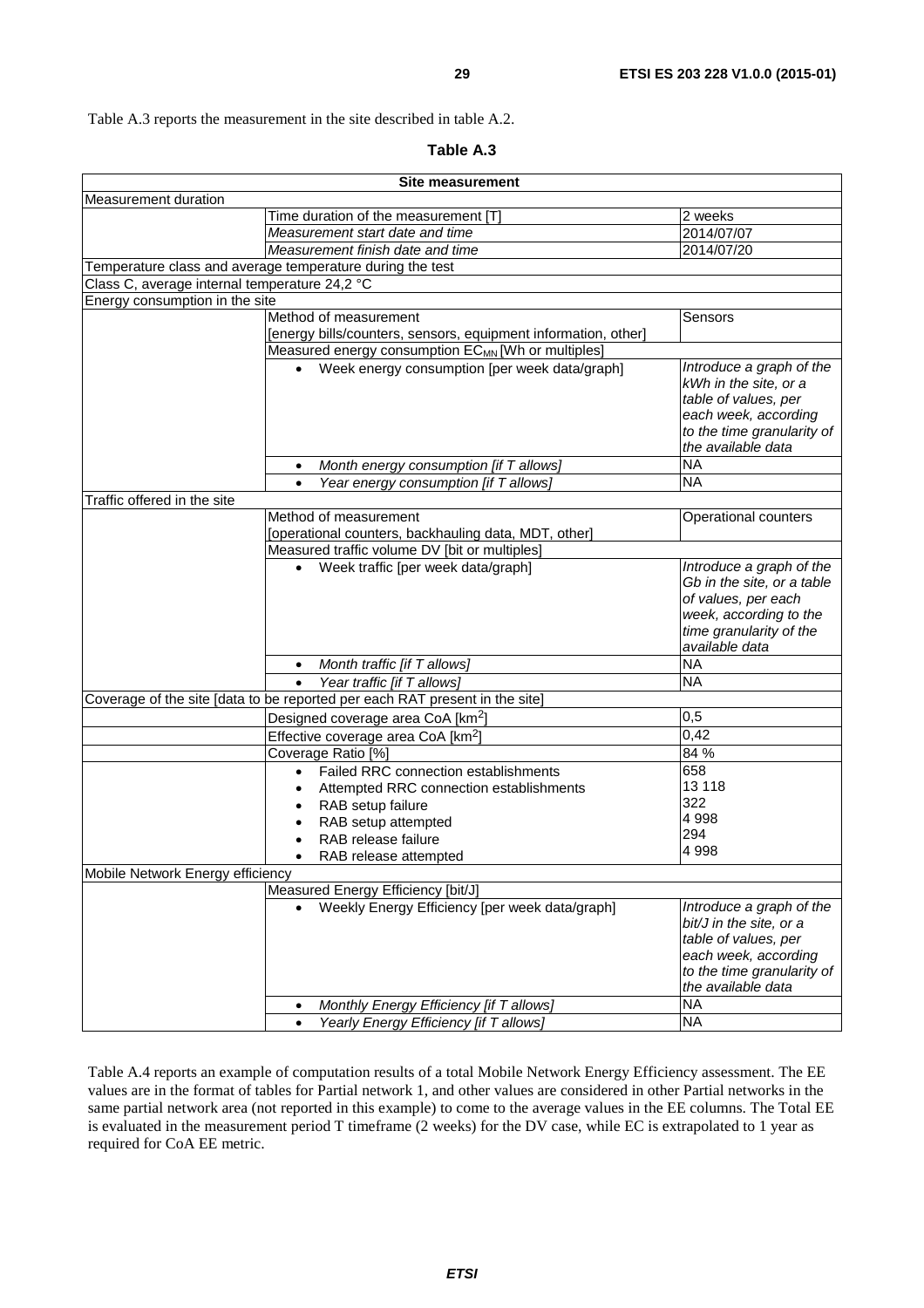| <b>Demography Classification</b> | <b>Percentage of presence</b><br>(PofP) in the total<br><b>Network Area of the</b><br>class | $EE_{MN}$ in the class |                             |
|----------------------------------|---------------------------------------------------------------------------------------------|------------------------|-----------------------------|
|                                  |                                                                                             | EE <sub>MN,DV</sub>    | EE <sub>MN,CoA</sub>        |
| Dense Urban (DU)                 | 42 %                                                                                        | 200 b/J                | 2,7 m <sup>2</sup> /MJ      |
| Urban $(U)$                      | 20 %                                                                                        | 40 b/J                 | $19 \text{ m}^2/\text{MJ}$  |
| Sub-urban (SU)                   | 15 %                                                                                        | 8 b/J                  | $38 \text{ m}^2/\text{MJ}$  |
| Rural (RU)                       | 13 %                                                                                        | 2 b/J                  | $115 \text{ m}^2/\text{MJ}$ |
| Unpopulated                      | 10%                                                                                         | ΝA                     | ΝA                          |
| <b>Overall/total EE</b>          |                                                                                             | 103.8 b/J              | 28,4 m <sup>2</sup> /MJ     |

**Table A.4** 

In order to better clarify the example in table A.4 the following equations explain how to compute the Total EE in the cases mentioned above

$$
EE_{total,DV} = \frac{PofP_{DU} * EE_{DU,av} + PofP_U * EE_{U,av} + PofP_{SU} * EE_{SU,av} + PofP_{Unp} * EE_{Unp,av}}{PofP_{DU} + PofP_U + PofP_{SU} + PofP_{Unp}}
$$
  
= 
$$
\frac{42 * 200 + 20 * 40 + 15 * 8 + 13 * 2}{42 + 20 + 15 + 13} = 103,8 b/J
$$
  

$$
EE_{total,CoA} = \frac{PofP_{DU} * EE_{DU,av} + PofP_U * EE_{U,av} + PofP_{SU} * EE_{SU,av} + PofP_{Unp} * EE_{Unp,av}}{PofP_{DU} + PofP_U + PofP_{SU} + PofP_{Unp}}
$$
  
= 
$$
\frac{42 * 2,7 + 20 * 19 + 15 * 38 + 13 * 115}{42 + 20 + 15 + 13} = 28,4 m^2/MJ
$$

Note that in the CoA case the extrapolation has been made from  $T = 14$  days to 1 year dividing by 26 the results during period T (365/14~26).